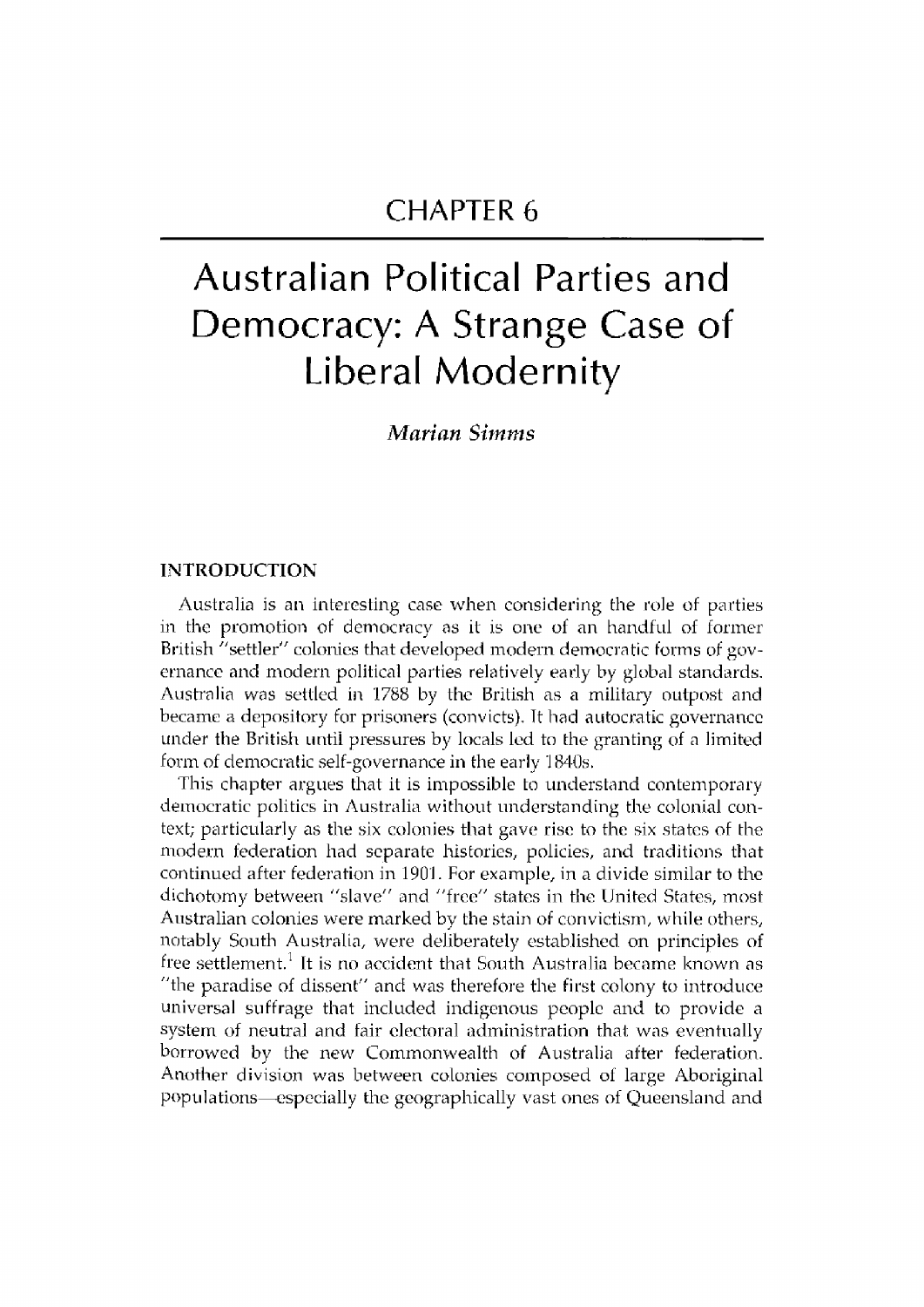# **CHAPTER 6**

# **Australian Political Parties and Democracy: A Strange Case of Liberal Modernity**

### *Marian Simms*

#### **INTRODUCTION**

Australia is an interesting case when considering the role of parties in the promotion of democracy as it is one of an handful of former British "settler" colonies that developed modern democratic forms of governance and modern political parties relatively early by global standards. Australia was settled in 1788 by the British as a military outpost and became a depository for prisoners (convicts). It had autocratic governance under the British until pressures by locals led to the granting of a limited form of democratic self-governance in the early 1840s.

This chapter argues that it is impossible to understand contemporary democratic politics in Australia without understanding the colonial context; particularly as the six colonies that gave rise to the six statcs of the modern federation had separate histories, policies, and traditions that continued after federation in 1901. For example, in a divide similar to the dichotomy between "slave" and "free" states in the United States, most Australian colonies were marked by the stain of convictism, while others, notably South Australia, were deliberately established on principles of free settlement.<sup>1</sup> It is no accident that South Australia became known as "the paradise of dissent" and was therefore the first colony to introduce universal suffrage that included indigenous peoplc and to provide a system of neutral and fair electoral administration that was eventually borrowed by the new Commonwealth of Australia after federation. Another division was between colonies composed of large Aboriginal populations—especially the geographically vast ones of Queensland and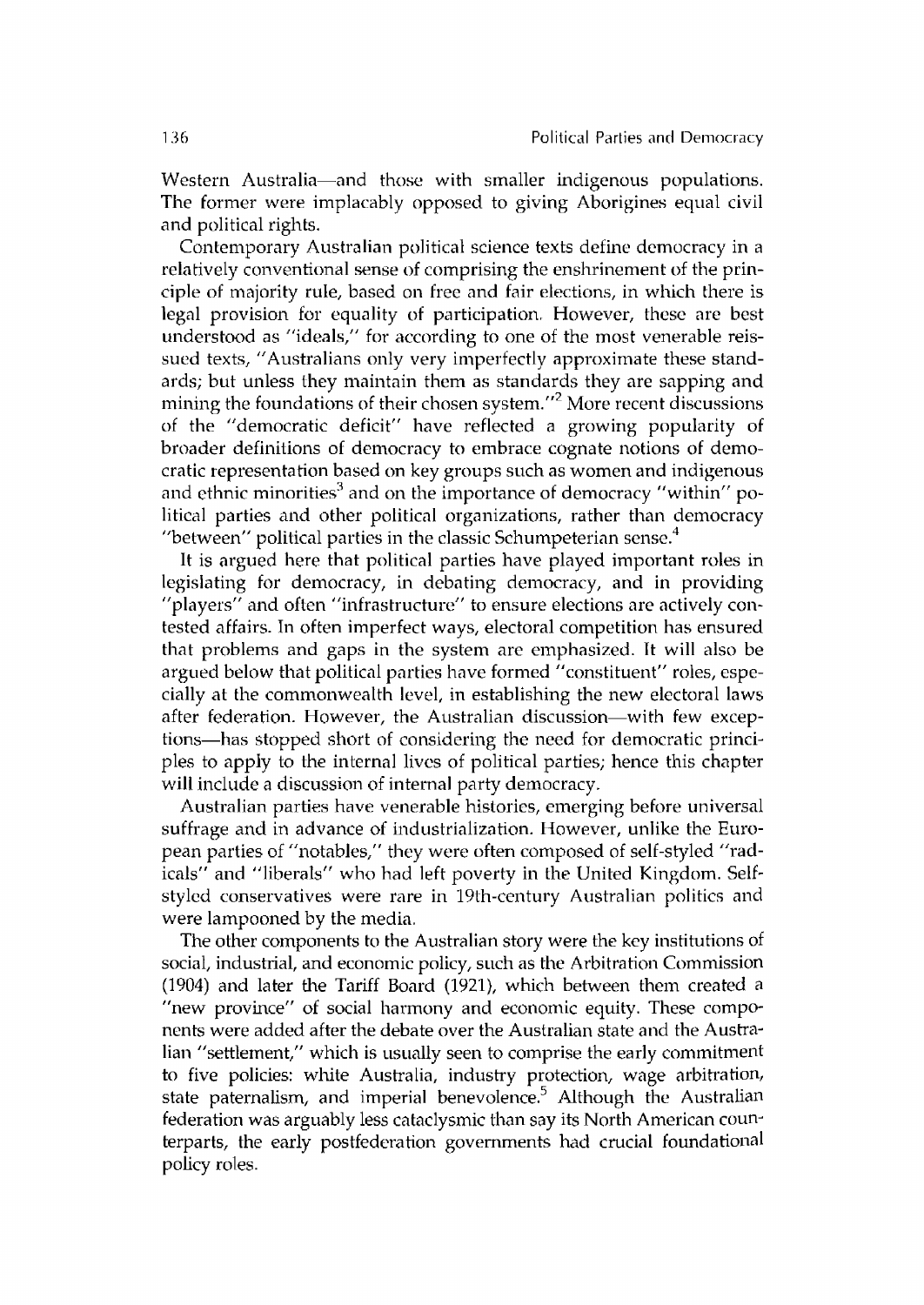Western Australia-and those with smaller indigenous populations. The former were implacably opposed to giving Aborigines equal civil and political rights.

Contemporary Australian political science texts define democracy in a relatively conventional sense of comprising the enshrinement of the principle of majority rule, based on free and fair elections, in which there is legal provision for equality of participation, However, these are best understood as "ideals," for according to one of the most venerable reissued texts, "Australians only very imperfectly approximate these standards; but unless they maintain them as standards they are sapping and mining the foundations of their chosen system. $^{\prime\prime2}$  More recent discussions of the "democratic deficit" have reflected a growing popularity of broader definitions of democracy to embrace cognate notions of democratic representation based on key groups such as women and indigenous and ethnic minorities<sup>3</sup> and on the importance of democracy "within" political parties and other political organizations, rather than democracy "between" political parties in the classic Schumpeterian sense. $4$ 

It is argued here that political parties have played important roles in legislating for democracy, in debating democracy, and in providing "players" and often "infrastructure" to ensure elections are actively contested affairs. In often imperfect ways, electoral competition has ensured that problems and gaps in the system are emphasized. It will also be argued below that political parties have formed "constituent" roles, especially at the commonwealth level, in establishing the new electoral laws after federation. However, the Australian discussion-with few exceptions-has stopped short of considering the need for democratic principles to apply to the internal lives of political parties; hence this chapter will include a discussion of internal party democracy,

Australian parties have venerable histories, emerging before universal suffrage and in advance of industrialization. However, unlike the European parties of "notables," they were often composed of self-styled "radicals" and "liberals" who had left poverty in the United Kingdom. Selfstyled conservatives were rare in 19th-century Australian politics and were lampooned by the media.

The other components to the Australian story were the key institutions of social, industrial, and economic policy, such as the Arbitration Commission (1904) and later the Tariff Board (1921), which between them created a "new province" of social harmony and economic equity. These components were added after the debate over the Australian state and the Australian "settlement," which is usually seen to comprise the early commitment to five policies: white Australia, industry protection, wage arbitration, state paternalism, and imperial benevolence.<sup>5</sup> Although the Australian federation was arguably less cataclysmic than say its North American counterparts, the early postfederation governments had crucial foundational policy roles.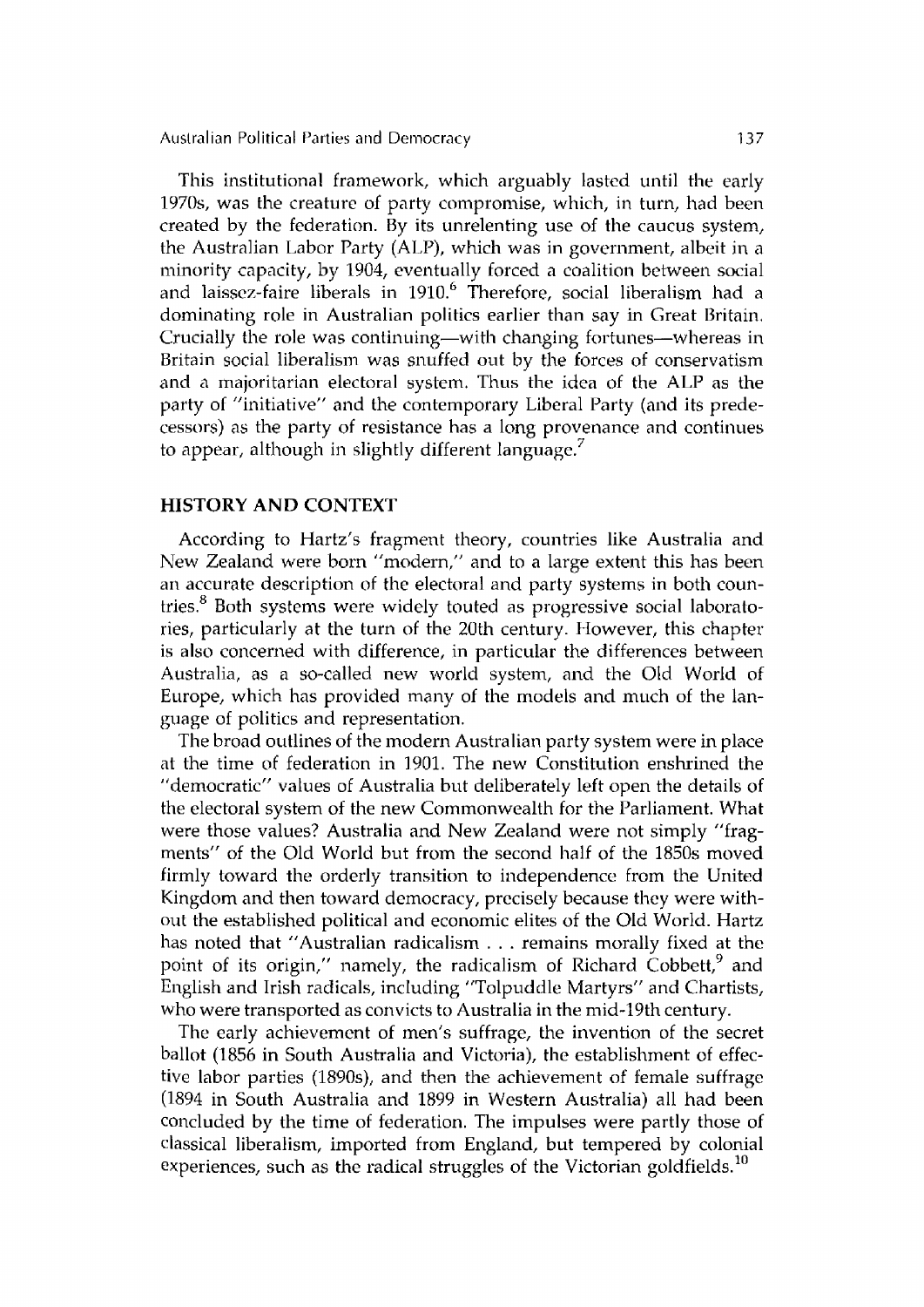Auslralian Political Parties and Democracy 137

This institutional framework, which arguably lasted until the early 1970s, was the creature of party compromise, which, in turn, had been created by the federation. By its unrelenting use of the caucus system, the Australian Labor Party (ALP), which was in government, albeit in a minority capacity, by 1904, eventually forced a coalition between social and laissez-faire liberals in 1910.<sup>6</sup> Therefore, social liberalism had a dominating role in Australian politics earlier than say in Great Britain. Crucially the role was continuing—with changing fortunes—whereas in Britain social liberalism was snuffed out by the forces of conservatism and a majoritarian electoral system. Thus the idea of the ALP as the party of "initiative" and the contemporary Liberal Party (and its predecessors) as the party of resistance has a long provenance and continues to appear, although in slightly different language. $\frac{7}{1}$ 

#### HISTORY AND CONTEXT

According to Hartz's fragment theory, countries like Australia and New Zealand were born "modern," and to a large extent this has been an accurate description of the electoral and party systems in both countries. 8 Both systems were widely touted as progressive social laboratories, particularly at the turn of the 20th century. However, this chapter is also concerned with difference, in particular the differences between Australia, as a so-called new world system, and the Old World of Europe, which has provided many of the models and much of the language of politics and representation.

The broad outlines of the modern Australian party system were in place at the time of federation in 1901. The new Constitution enshrined the "democratic" values of Australia but deliberately left open the details of the electoral system of the new Commonwealth for the Parliament. What were those values? Australia and New Zealand were not simply "fragments" of the Old World but from the second half of the 1850s moved firmly toward the orderly transition to independence from the United Kingdom and then toward democracy, precisely because they were without the established political and economic elites of the Old World. Hartz has noted that "Australian radicalism ... remains morally fixed at the point of its origin," namely, the radicalism of Richard Cobbett,<sup>9</sup> and English and Irish radicals, including "Tolpuddle Martyrs" and Chartists, who were transported as convicts to Australia in the mid-19th century.

The early achievement of men's suffrage, the invention of the secret ballot (1856 in South Australia and Victoria), the establishment of effective labor parties (18905), and then the achievement of female suffrage (1894 in South Australia and 1899 in Western Australia) all had been concluded by the time of federation. The impulses were partly those of classical liberalism, imported from England, but tempered by colonial experiences, such as the radical struggles of the Victorian goldfields.<sup>10</sup>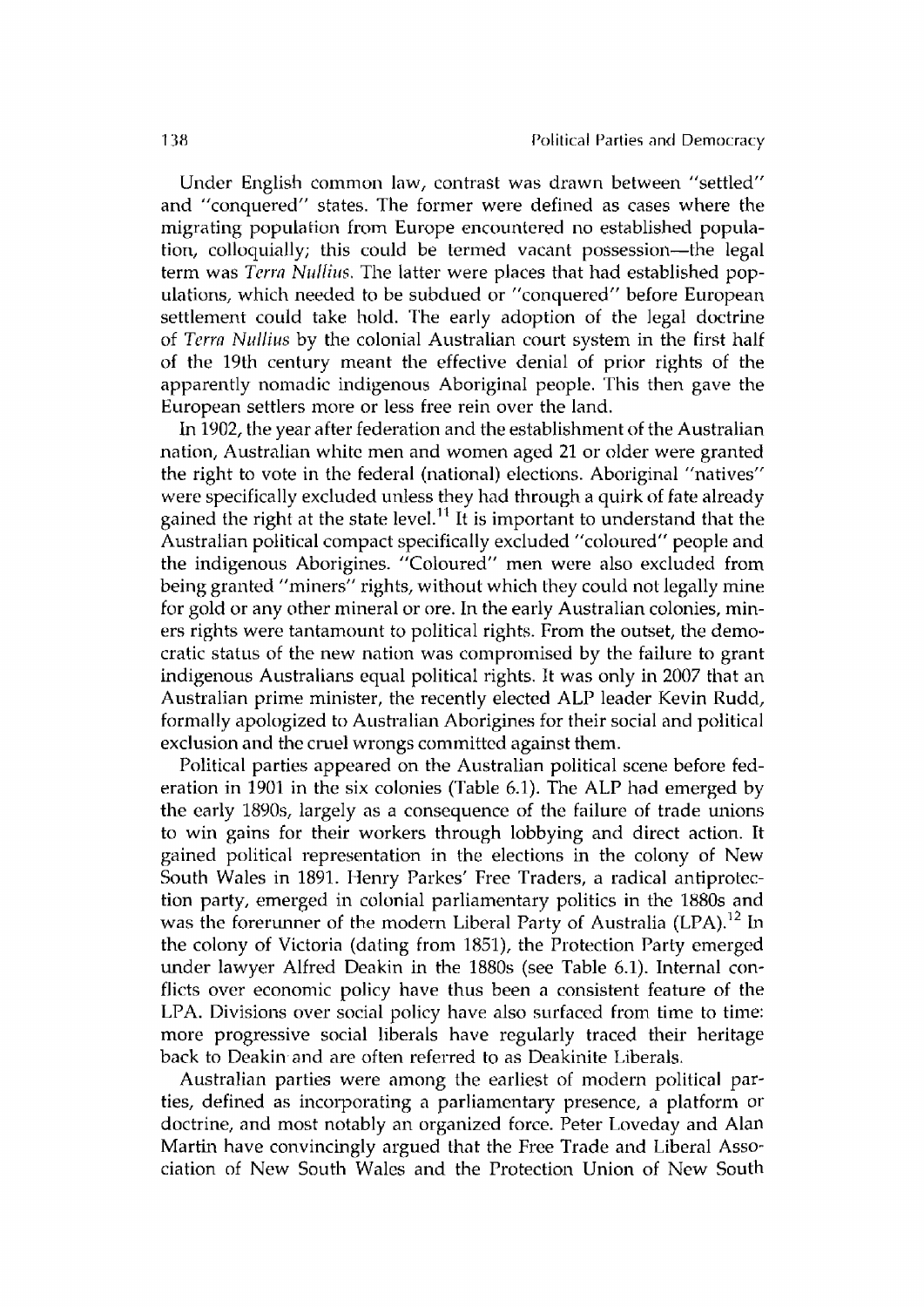Under English common law, contrast was drawn between "settled" and "conquered" states. The former were defined as cases where the migrating population from Europe encountered no established population, colloquially; this could be termed vacant possession-the legal term was *Terra Nullius.* The latter were places that had established populations, which needed to be subdued or "conquered" before European settlement could take hold. The early adoption of the legal doctrine of *Terra Nullius* by the colonial Australian court system in the first half of the 19th century meant the effective denial of prior rights of the apparently nomadic indigenous Aboriginal people. This then gave the European settlers more or less free rein over the land.

In 1902, the year after federation and the establishment of the Australian nation, Australian white men and women aged 21 or older were granted the right to vote in the federal (national) elections. Aboriginal "natives" were specifically excluded unless they had through a quirk of fate already gained the right at the state level.<sup>11</sup> It is important to understand that the Australian political compact specifically excluded "coloured" people and the indigenous Aborigines. "Coloured" men were also excluded from being granted "miners" rights, without which they could not legally mine for gold or any other mineral or are. In the early Australian colonies, miners rights were tantamount to political rights. From the outset, the democratic status of the new nation was compromised by the failure to grant indigenous Australians equal political rights. It was only in 2007 that an Australian prime minister, the recently elected ALP leader Kevin Rudd, formally apologized to Australian Aborigines for their social and political exclusion and the cruel wrongs committed against them.

Political parties appeared on the Australian political scene before federation in 1901 in the six colonies (Table 6.1). The ALP had emerged by the early 1890s, largely as a consequence of the failure of trade unions to win gains for their workers through lobbying and direct action. It gained political representation in the elections in the colony of New South Wales in 1891. Henry Parkes' Free Traders, a radical antiprotection party, emerged in colonial parliamentary politics in the 1880s and was the forerunner of the modern Liberal Party of Australia (LPA).<sup>12</sup> In the colony of Victoria (dating from 1851), the Protection Party emerged under lawyer Alfred Deakin in the 1880s (see Table 6.1). Internal conflicts over economic policy have thus been a consistent feature of the LPA. Divisions over social policy have also surfaced from time to time: more progressive social liberals *have* regularly traced their heritage back to Deakin and are often referred to as Deakinite Liberals.

Australian parties were among the earliest of modern political parties, defined as incorporating a parliamentary presence, a platform or doctrine, and most notably an organized force. Peter Loveday and Alan Martin have convincingly argued that the Free Trade and Liberal Asso~ ciation of New South Wales and the Protection Union of New South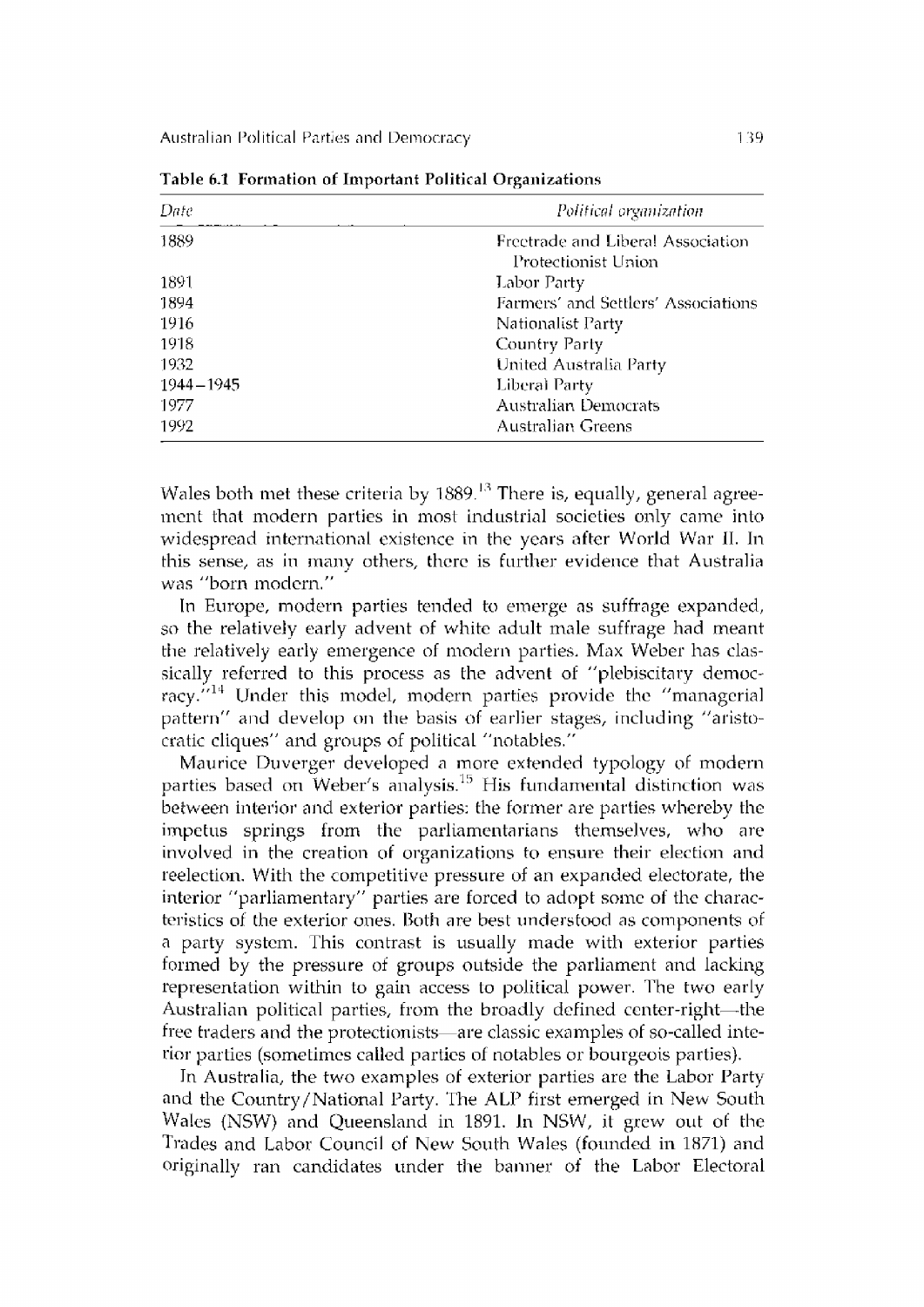Australian Political Parties and Democracy

| Date      | Political organization<br>Freetrade and Liberal Association<br>Protectionist Union |  |  |
|-----------|------------------------------------------------------------------------------------|--|--|
| 1889      |                                                                                    |  |  |
| 1891      | Labor Party                                                                        |  |  |
| 1894      | Farmers' and Settlers' Associations                                                |  |  |
| 1916      | Nationalist Party                                                                  |  |  |
| 1918      | Country Party                                                                      |  |  |
| 1932      | United Australia Party                                                             |  |  |
| 1944-1945 | Liberal Party                                                                      |  |  |
| 1977      | <b>Australian Democrats</b>                                                        |  |  |
| 1992      | <b>Australian Greens</b>                                                           |  |  |

Table 6.1 Formation of Important Political Organizations

Wales both met these criteria by  $1889$ .<sup>13</sup> There is, equally, general agreement that modern parties in most industrial societies only came into widespread international existence in the years after World War II. In this sense, as in many others, there is further evidence that Australia was "born modern."

In Europe, modern parties tended to emerge as suffrage expanded, so the relatively early advent of white adult male suffrage had meant the relatively early emergence of modern parties. Max Weber has classically referred to this process as the advent of "plebiscitary democracy. $^{714}$  Under this model, modern parties provide the "managerial pattern" and develop on the basis of earlier stages, including "aristocratic cliques" and groups of political "notables,"

Maurice Duverger developed a more extended typology of modern parties based on Weber's analysis.<sup>15</sup> His fundamental distinction was between interior and exterior parties: the former are parties whereby the impetus springs from the parliamentarians themselves, who are involved in the creation of organizations to ensure their election and reelection. With the competitive pressure of an expanded electorate, the interior "parliamentary" parties are forced to adopt some of the characteristics of the exterior ones. Both are best understood as components of a party system, This contrast is usually made with exterior parties formed by the pressure of groups outside the parliament and lacking representation within to gain access to political power. The two early Australian political parties, from the broadly defined center-right—the free traders and the protectionists—are classic examples of so-called interior parties (sometimes called parties of notables or bourgeois parties).

In Australia, the two examples of exterior parties are the Labor Party and the Country/National Party. The ALP first emerged in New South Wales {N5W) and Queensland in 1891. In NSW, it grew out of the Trades and Labor Council of New South Wales (founded in 1871) and originally ran candidates under the banner of the Labor Electoral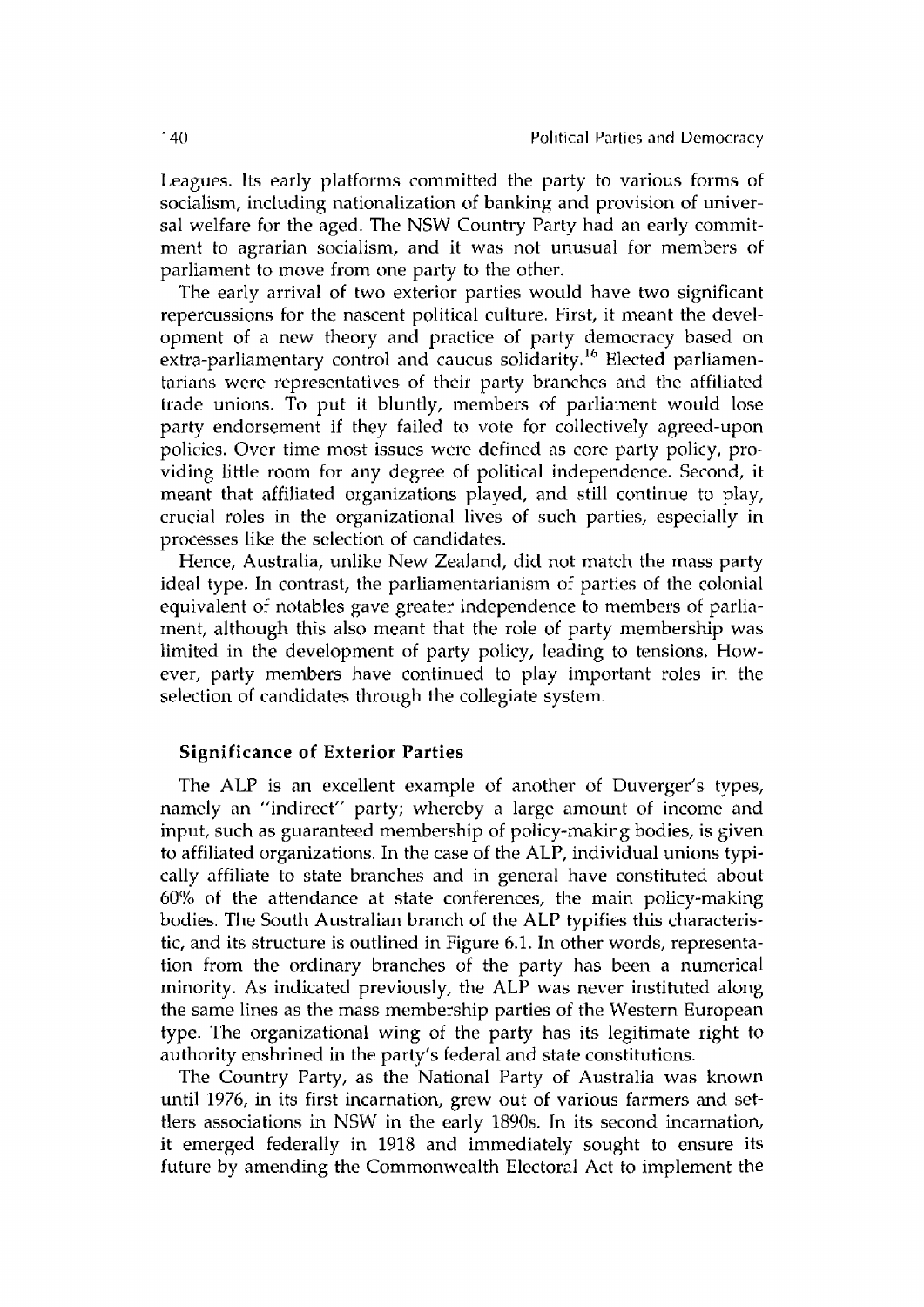Leagues. Its early platforms committed the party to various forms of socialism, including nationalization of banking and provision of universal welfare for the aged. The NSW Country Party had an early commitment to agrarian socialism, and it was not unusual for members of parliament to move from one party to the other.

The early arrival of two exterior parties would have two significant repercussions for the nascent political culture. First, it meant the development of a new theory and practice of party democracy based on extra-parliamentary control and caucus solidarity.<sup>16</sup> Elected parliamentarians were representatives of their party branches and the affiliated trade unions. To put it bluntly, members of parliament would lose party endorsement if they failed to vote for collectively agreed-upon policies. Over time most issues were defined as core party policy, providing little room for any degree of political independence. Second, it meant that affiliated organizations played, and still continue to play, crucial roles in the organizational lives of such parties, especially in processes like the selection of candidates.

Hence, Australia, unlike New Zealand, did not match the mass party ideal type. In contrast, the parliamentarianism of parties of the colonial equivalent of notables gave greater independence to members of parliament, although this also meant that the role of party membership was limited in the development of party policy, leading to tensions. However, party members have continued to play important roles in the selection of candidates through the collegiate system.

#### Significance of Exterior Parties

The ALP is an excellent example of another of Duverger's types, namely an "indirect" party; whereby a large amount of income and input, such as guaranteed membership of policy-making bodies, is given to affiliated organizations. In the case of the ALP, individual unions typically affiliate to state branches and in general have constituted about 60% of the attendance at state conferences, the main policy-making bodies. The South Australian branch of the ALP typifies this characteristic, and its structure is outlined in Figure 6.1. In other words, representation from the ordinary branches of the party has been a numerical minority. As indicated previously, the ALP was never instituted along the same lines as the mass membership parties of the Western European type. The organizational wing of the party has its legitimate right to authority enshrined in the party's federal and state constitutions.

The Country Party, as the National Party of Australia was known until 1976, in its first incarnation, grew out of various farmers and settlers associations in NSW in the early *1890s.* In its second incarnation, it emerged federally in 1918 and immediately sought to ensure its future by amending the Commonwealth Electoral Act to implement the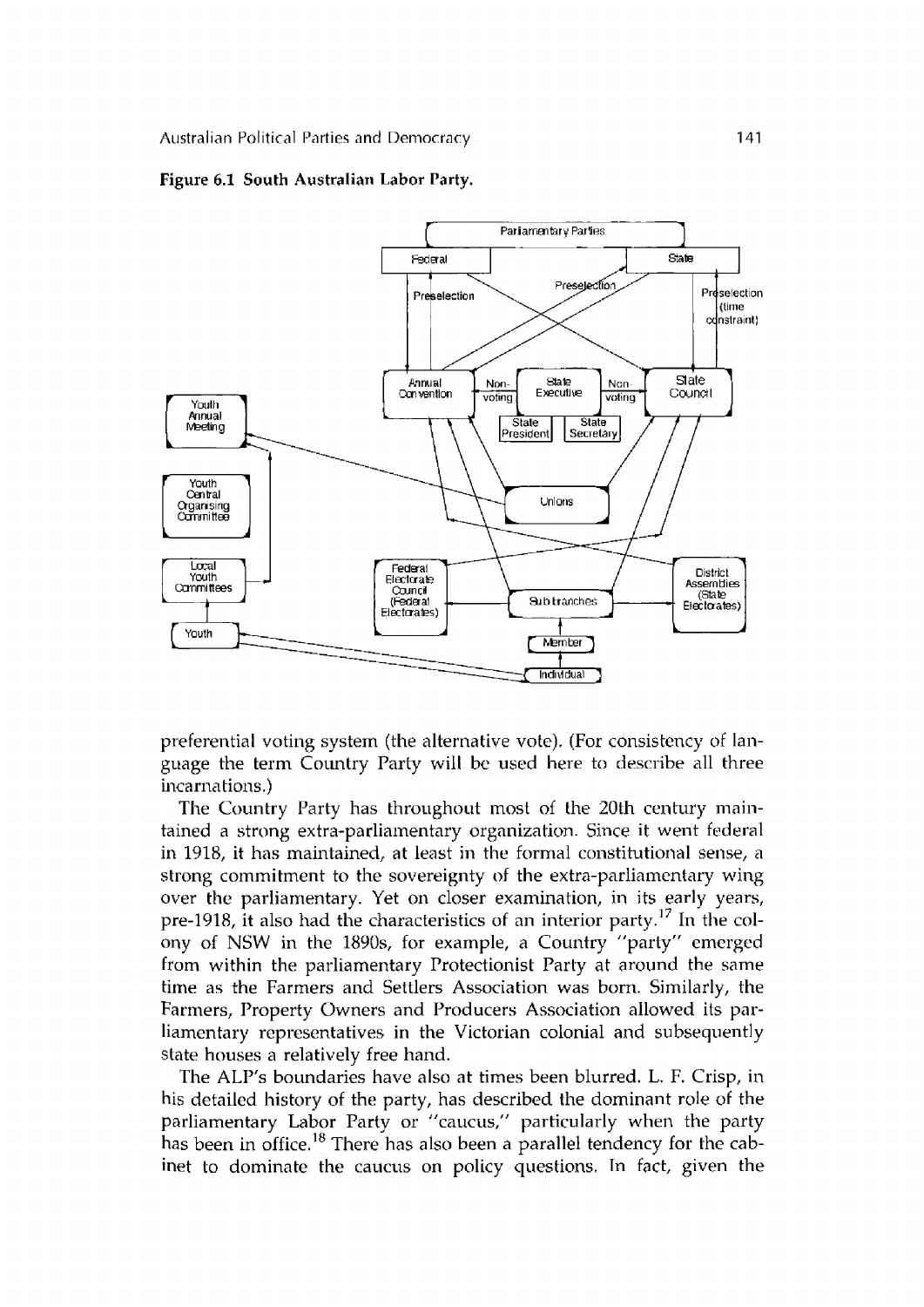



preferential voting system (the alternative vote). (For consistency of language the term Country Party will be used here to describe all three incarnations.)

The Country Party has throughout most of the 20th century maintained a strong extra-parliamentary organization. Since it went federal in 1918, it has maintained, at least in the formal constitutional sense, a strong commitment to the sovereignty of the extra-parliamentary wing over the parliamentary. Yet on closer examination, in its early years, pre-1918, it also had the characteristics of an interior party.<sup>17</sup> In the colony of NSW in the 18905, for example, a Country "party" emerged from within the parliamentary Protectionist Party at around the same time as the Farmers and Settlers Association was born. Similarly, the Farmers, Property Owners and Producers Association allowed its parliamentary representatives in the Victorian colonial and subsequently state houses a relatively free hand.

The ALP's boundaries have also at times been blurred. L. F. Crisp, in his detailed history of the party, has described the dominant role of the parliamentary Labor Party or "caucus," particularly when the party has been in office.<sup>18</sup> There has also been a parallel tendency for the cabinet to dominate the caucus on policy questions. In fact, given the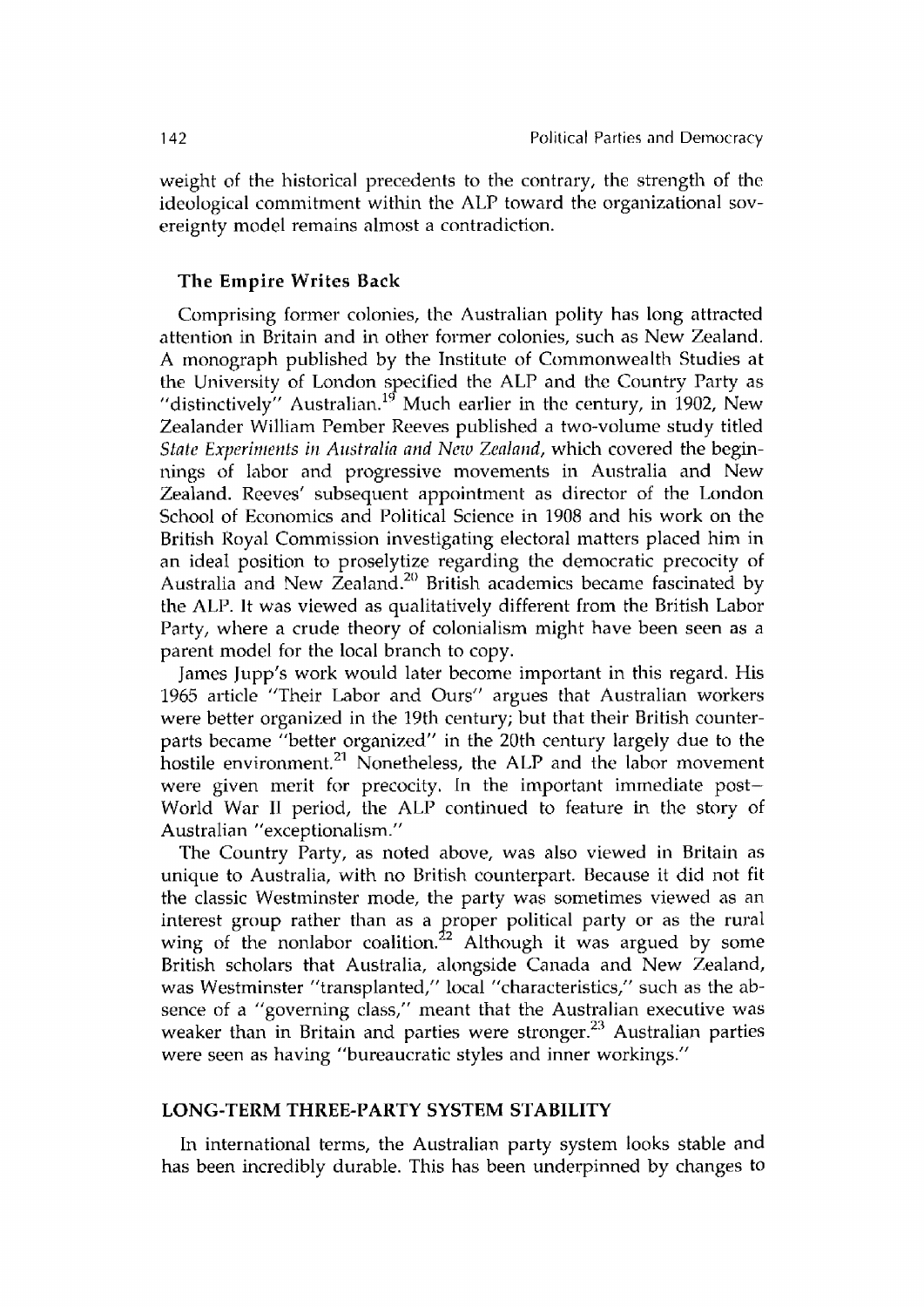weight of the historical precedents to the contrary, the strength of the ideological commitment within the ALP toward the organizational sovereignty model remains almost a contradiction.

#### The Empire Writes Back

Comprising former colonies, the Australian polity has long attracted attention in Britain and in other former colonies, such as New Zealand. A monograph published by the Institute of Commonwealth Studies at the University of London specified the ALP and the Country Party as "distinctively" Australian.<sup>19</sup> Much earlier in the century, in 1902, New Zealander William Pember Reeves published a two-volume study titled State Experiments in Australia and New Zealand, which covered the beginnings of labor and progressive movements in Australia and New Zealand. Reeves' subsequent appointment as director of the London School of Economics and Political Science in 1908 and his work on the British Royal Commission investigating electoral matters placed him in an ideal position to proselytize regarding the democratic precocity of Australia and New Zealand.<sup>20</sup> British academics became fascinated by the ALP. It was viewed as qualitatively different from the British Labor Party, where a crude theory of colonialism might have been seen as a parent model for the local branch to copy.

James Jupp's work would later become important in this regard. His 1965 article "Their Labor and Ours" argues that Australian workers were better organized in the 19th century; but that their British counterparts became "better organized" in the 20th century largely due to the hostile environment.<sup>21</sup> Nonetheless, the ALP and the labor movement were given merit for precocity. In the important immediate post-World War II period, the ALP continued to feature in the story of Australian "exceptionalism."

The Country Party, as noted above, was also viewed in Britain as unique to Australia, with no British counterpart. Because it did not fit the classic Westminster mode, the party was sometimes viewed as an interest group rather than as a groper political party or as the rural wing of the nonlabor coalition.<sup>22</sup> Although it was argued by some British scholars that Australia, alongside Canada and New Zealand, was Westminster "transplanted," local "characteristics," such as the absence of a "governing class," meant that the Australian executive was weaker than in Britain and parties were stronger.<sup>23</sup> Australian parties were seen as having "bureaucratic styles and inner workings."

#### LONG~ TERM THREE~PARTY SYSTEM STABILITY

In international terms, the Australian party system looks stable and has been incredibly durable. This has been underpinned by changes to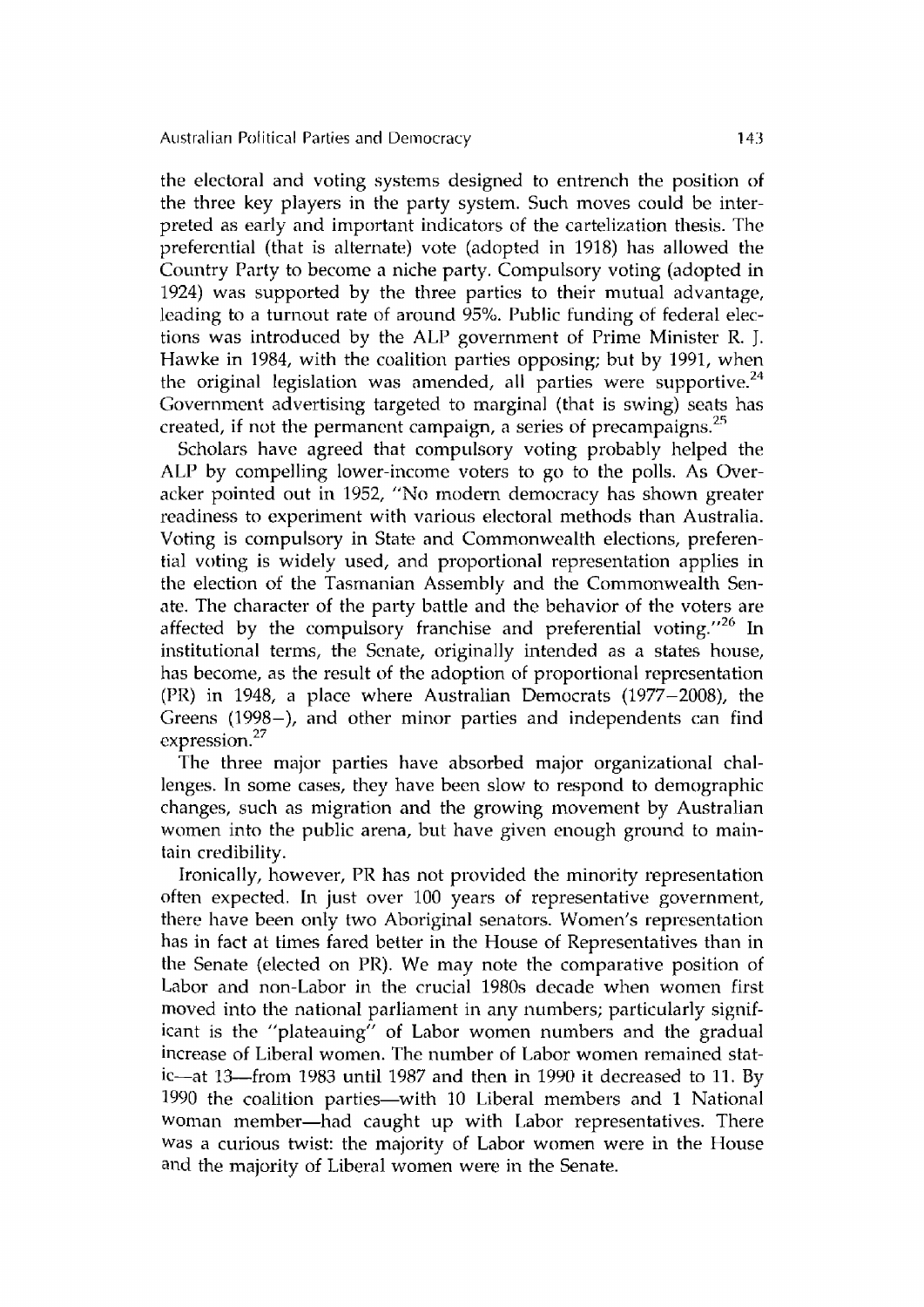Australian Political Parties and Democracy 143

the electoral and voting systems designed to entrench the position of the three key players in the party system. Such moves could be interpreted as early and important indicators of the cartelization thesis. The preferential (that is alternate) vote (adopted in 1918) has allowed the Country Party to become a niche party. Compulsory voting (adopted in 1924) was supported by the three parties to their mutual advantage, leading to a turnout rate of around 95%. Public funding of federal elections was introduced by the ALP government of Prime Minister R. J. Hawke in 1984, with the coalition parties opposing; but by 1991, when the original legislation was amended, all parties were supportive.<sup>24</sup> Government advertising targeted to marginal (that is swing) seats has created, if not the permanent campaign, a series of precampaigns. $^{25}$ 

Scholars have agreed that compulsory voting probably helped the ALP by compelling lower-income voters to go to the polls. As Overacker pointed out in 1952, "No modern democracy has shown greater readiness to experiment with various electoral methods than Australia. Voting is compulsory in State and Commonwealth elections, preferential voting is widely used, and proportional representation applies in the election of the Tasmanian Assembly and the Commonwealth Senate. The character of the party battle and the behavior of the voters are affected by the compulsory franchise and preferential voting. $126$  In institutional terms, the Senate, originally intended as a states house, has become, as the result of the adoption of proportional representation (PR) in 1948, a place where Australian Democrats (1977-2008), the Greens (1998-), and other minor parties and independents can find expression.<sup>27</sup>

The three major parties have absorbed major organizational challenges. In some cases, they have been slow to respond to demographic changes, such as migration and the growing movement by Australian women into the public arena, but have given enough ground to maintain credibility.

Ironically, however, PR has not provided the minority representation often expected. In just over 100 years of representative government, there have been only two Aboriginal senators. Women's representation has in fact at times fared better in the House of Representatives than in the Senate (elected on PR). We may note the comparative position of Labor and non-Labor in the crucial 19805 decade when women first moved into the national parliament in any numbers; particularly significant is the "plateauing" of Labor women numbers and the gradual increase of Liberal women. The number of Labor women remained static-at I3-from 1983 until 1987 and then in 1990 it decreased to 11. By 1990 the coalition parties-with 10 Liberal members and 1 National Woman member-had caught up with Labor representatives. There Was a curious twist: the majority of Labor women were in the House and the majority of Liberal women were in the Senate.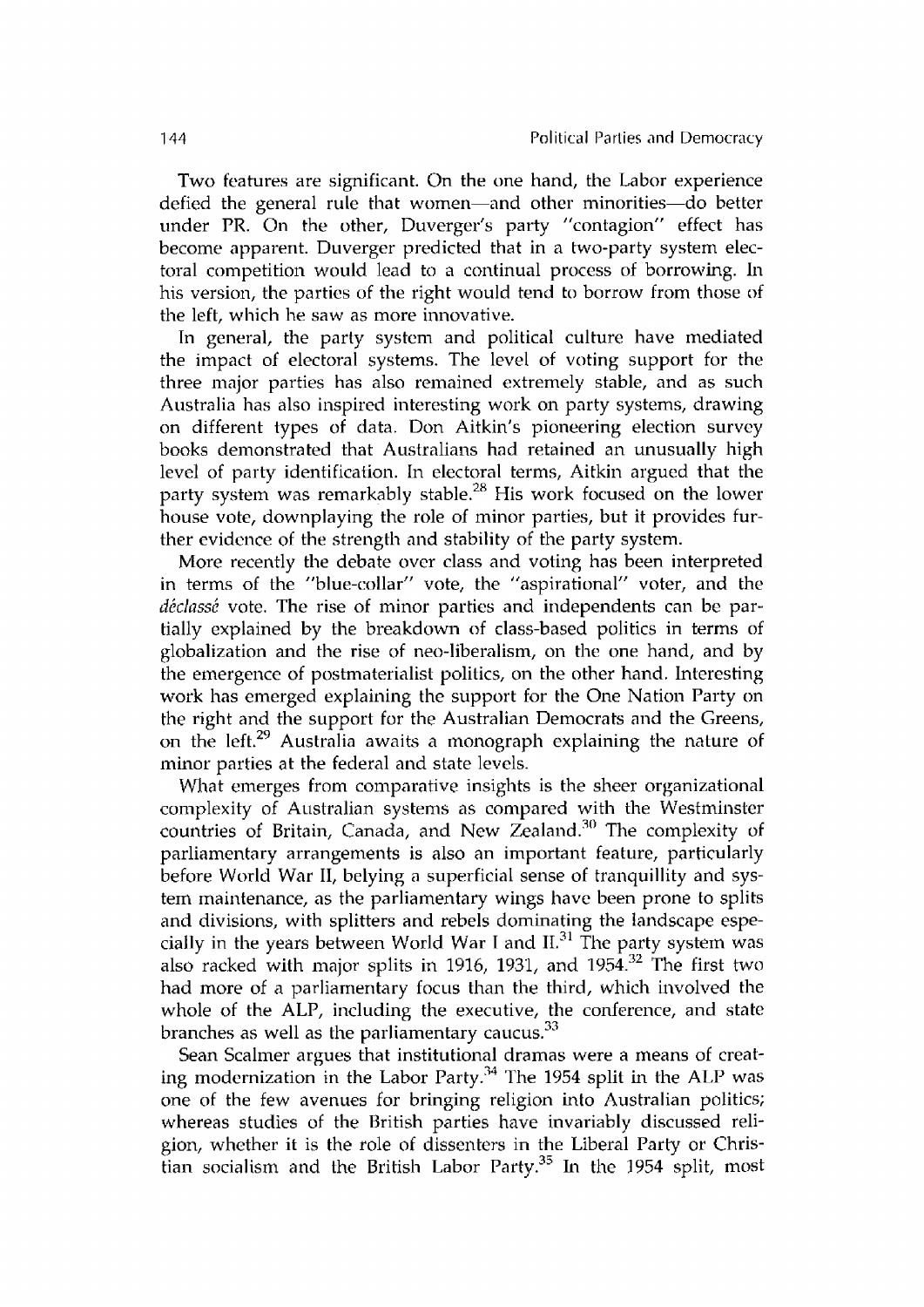Two features are significant. On the one hand, the Labor experience defied the general rule that women—and other minorities—do better under PR. On the other, Duverger's party "contagion" effect has become apparent. Duverger predicted that in a two-party system electoral competition would lead to a continual process of borrowing. In his version, the parties of the right would tend to borrow from those of the left, which he saw as more innovative.

In general, the party system and political culture have mediated the impact of electoral systems. The level of voting support for the three major parties has also remained extremely stable, and as such Australia has also inspired interesting work on party systems, drawing on different types of data. Don Aitkin's pioneering election survey books demonstrated that Australians had retained an unusually high level of party identification. In electoral terms, Aitkin argued that the party system was remarkably stable.<sup>28</sup> His work focused on the lower house vote, downplaying the role of minor parties, but it provides further evidence of the strength and stability of the party system.

More recently the debate over class and voting has been interpreted in terms of the "blue-collar" vote, the "aspirational" voter, and the *declasse* vote. The rise of minor parties and independents can be partially explained by the breakdown of class-based politics in terms of globalization and the rise of neo-liberalism, on the one hand, and by the emergence of postmaterialist politics, on the other hand. Interesting work has emerged explaining the support for the One Nation Party on the right and the support for the Australian Democrats and the Greens, on the left.<sup>29</sup> Australia awaits a monograph explaining the nature of minor parties at the federal and state levels.

What emerges from comparative insights is the sheer organizational complexity of Australian systems as compared with the Westminster countries of Britain, Canada, and New Zealand.<sup>30</sup> The complexity of parliamentary arrangements is also an important feature, particularly before World War II, belying a superficial sense of tranquillity and system maintenance, as the parliamentary wings have been prone to splits and divisions, with splitters and rebels dominating the landscape especially in the years between World War I and  $II^{31}$  The party system was also racked with major splits in 1916, 1931, and  $1954<sup>32</sup>$  The first two had more of a parliamentary focus than the third, which involved the whole of the ALP, including the executive, the conference, and state branches as well as the parliamentary caucus. $^{33}$ 

Sean Scalmer argues that institutional dramas were a means of creating modernization in the Labor Party.<sup>34</sup> The 1954 split in the ALP was one of the few avenues for bringing religion into Australian politics; whereas studies of the British parties have invariably discussed religion, whether it is the role of dissenters in the Liberal Party or Christian socialism and the British Labor Party. $35$  In the 1954 split, most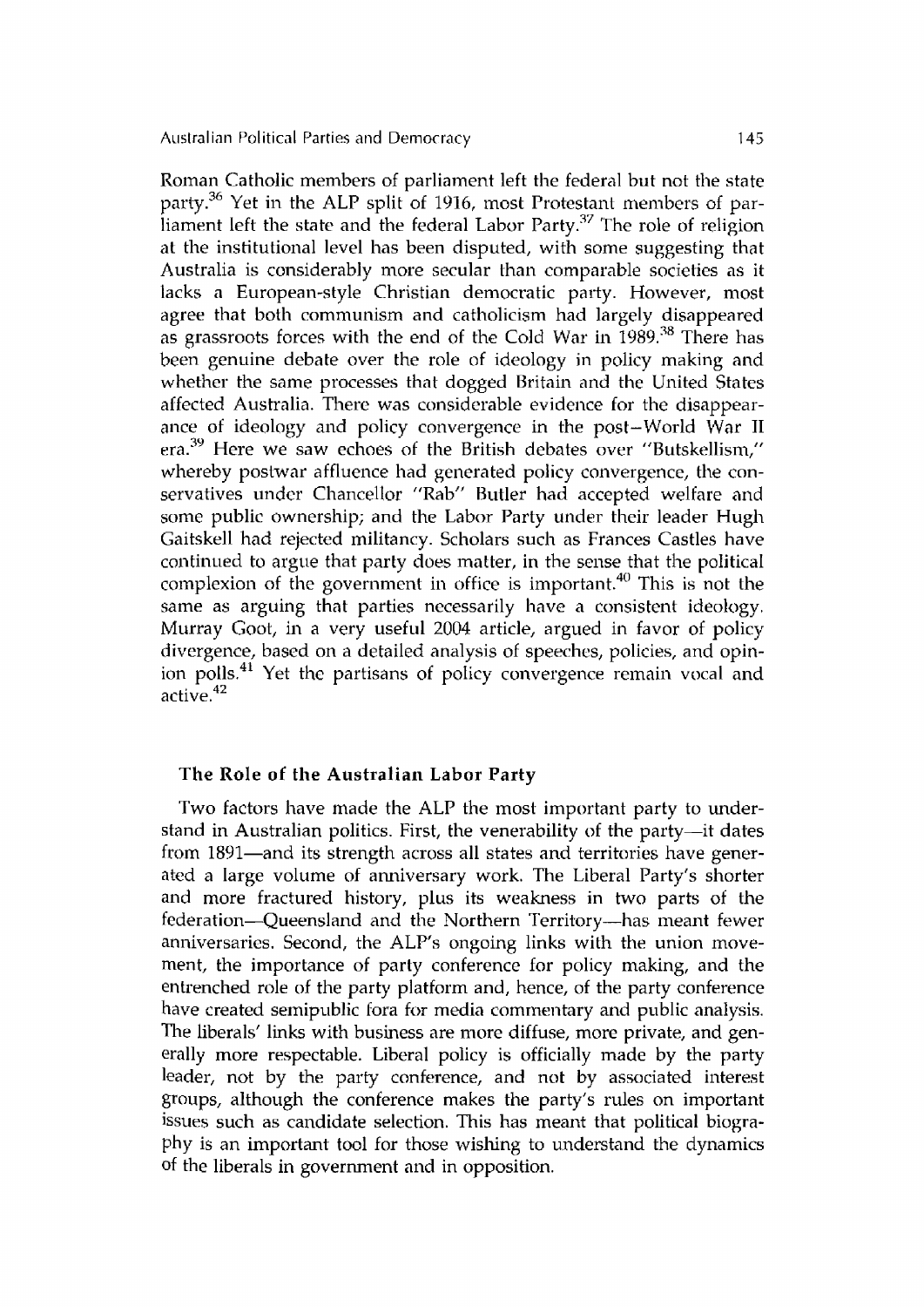Roman Catholic members of parliament left the federal but not the state party.<sup>36</sup> Yet in the ALP split of 1916, most Protestant members of parliament left the state and the federal Labor Party.<sup>37</sup> The role of religion at the institutional level has been disputed, with some suggesting that Australia is considerably more secular than comparable societies as it lacks a European-style Christian democratic party. However, most agree that both communism and catholicism had largely disappeared as grassroots forces with the end of the Cold War in 1989.38 There has been genuine debate over the role of ideology in policy making and whether the same processes that dogged Britain and the United States affected Australia. There was considerable evidence for the disappearance of ideology and policy convergence in the post-World War II era.<sup>39</sup> Here we saw echoes of the British debates over "Butskellism," whereby postwar affluence had generated policy convergence, the conservatives under Chancellor "Rab" Butler had accepted welfare and some public ownership; and the Labor Party under their leader Hugh Gaitskell had rejected militancy. Scholars such as Frances Castles have continued to argue that party does matter, in the sense that the political complexion of the government in office is important.<sup>40</sup> This is not the same as arguing that parties necessarily have a consistent ideology. Murray Goot, in a very useful 2004 article, argued in favor of policy divergence, based on a detailed analysis of speeches, policies, and opinion polls.<sup>41</sup> Yet the partisans of policy convergence remain vocal and active. <sup>42</sup>

#### The Role of the Australian Labor Party

Two factors have made the ALP the most important party to understand in Australian politics. First, the venerability of the party--it dates from 1891—and its strength across all states and territories have generated a large volume of anniversary work. The Liberal Party's shorter and more fractured history, plus its weakness in two parts of the federation-Queensland and the Northern Territory-has meant fewer anniversaries. Second, the ALP's ongoing links with the union movement, the importance of party conference for policy making, and the entrenched role of the party platform and, hence, of the party conference have created semipublic fora for media commentary and public analysis. The liberals' links with business are more diffuse, more private, and generally more respectable. Liberal policy is officially made by the party leader, not by the party conference, and not by associated interest groups, although the conference makes the party's rules on important issues such as candidate selection. This has meant that political biography is an important tool for those wishing to understand the dynamics of the liberals in government and in opposition.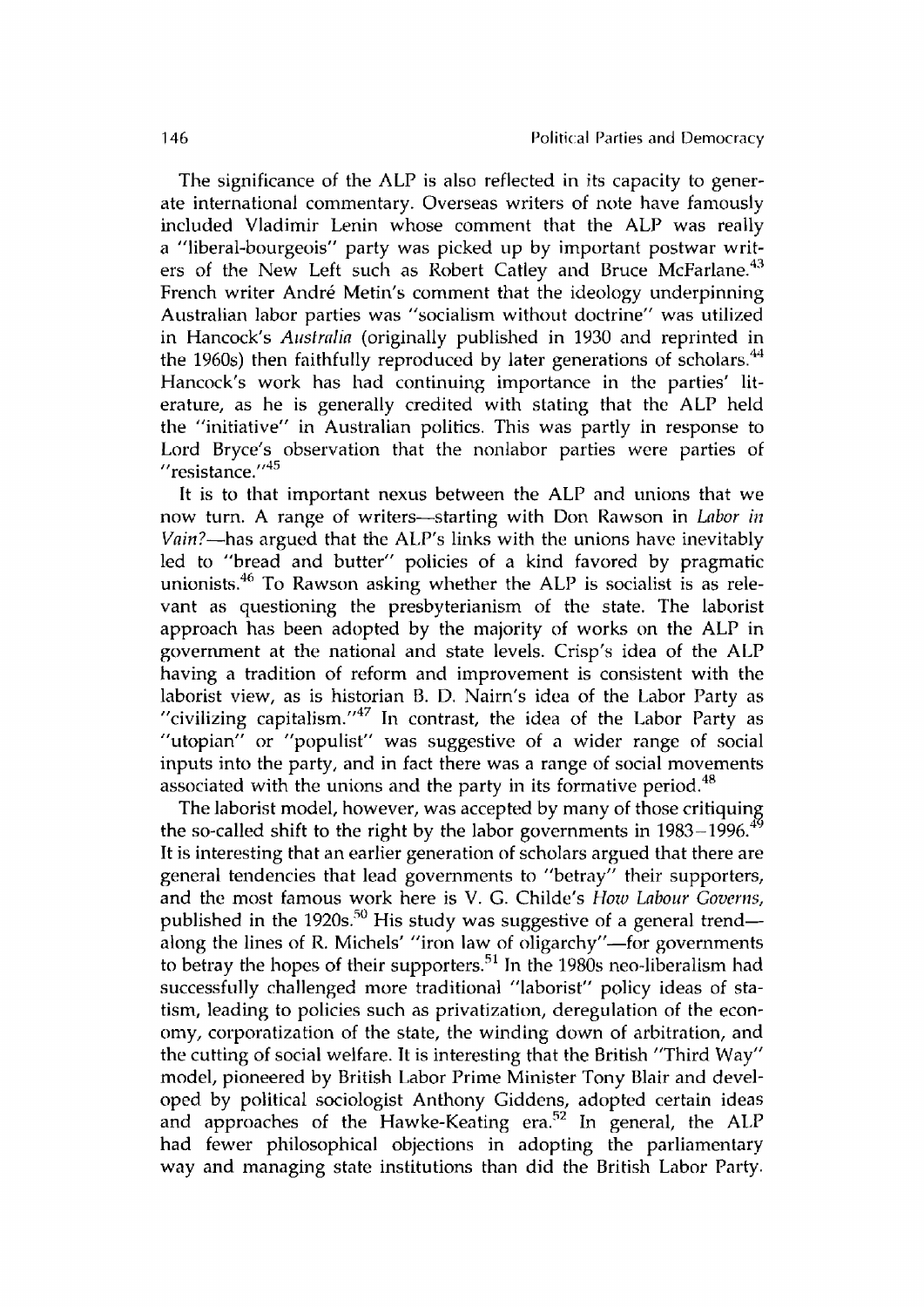The significance of the ALP is also reflected in its capacity to generate international commentary. Overseas writers of note have famously included Vladimir Lenin whose comment that the ALP was really a "liberal-bourgeois" party was picked up by important postwar writers of the New Left such as Robert Catley and Bruce McFarlane.<sup>43</sup> French writer André Metin's comment that the ideology underpinning Australian labor parties was "socialism without doctrine" was utilized in Hancock's *Australia* (originally published in 1930 and reprinted in the 1960s) then faithfully reproduced by later generations of scholars.<sup>44</sup> Hancock's work has had continuing importance in the parties' literature, as he is generally credited with stating that the ALP held the "initiative" in Australian politics. This was partly in response to Lord Bryce's observation that the nonlabor parties were parties of  $^{\prime\prime}$ resistance. $^{\prime\prime45}$ 

It is to that important nexus between the ALP and unions that we now turn. A range of writers-starting with Don Rawson in *Labor in*  Vain?—has argued that the ALP's links with the unions have inevitably led to "bread and butter" policies of a kind favored by pragmatic unionists. $46$  To Rawson asking whether the ALP is socialist is as relevant as questioning the presbyterianism of the state. The laborist approach has been adopted by the majority of works on the ALP in government at the national and state levels. Crisp's idea of the ALP having a tradition of reform and improvement is consistent with the laborist view, as is historian B. D. Nairn's idea of the Labor Party as "civilizing capitalism." $47$  In contrast, the idea of the Labor Party as "utopian" or "populist" was suggestive of a wider range of social inputs into the party, and in fact there was a range of social movements associated with the unions and the party in its formative period.<sup>48</sup>

The laborist model, however, was accepted by many of those critiquing the so-called shift to the right by the labor governments in  $1983-1996$ .<sup>49</sup> It is interesting that an earlier generation of scholars argued that there are general tendencies that lead governments to "betray" their supporters, and the most famous work here is V. G. Childe's *How Labour Governs,*  published in the 1920s.<sup>50</sup> His study was suggestive of a general trendalong the lines of R. Michels' "iron law of oligarchy"—for governments to betray the hopes of their supporters.<sup>51</sup> In the 1980s neo-liberalism had successfully challenged more traditional "laborist" policy ideas of statism, leading to policies such as privatization, deregulation of the economy, corporatization of the state, the winding down of arbitration, and the cutting of social welfare. It is interesting that the British "Third Way" model, pioneered by British Labor Prime Minister Tony Blair and developed by political sociologist Anthony Giddens, adopted certain ideas and approaches of the Hawke-Keating era.<sup>52</sup> In general, the ALP had fewer philosophical objections in adopting the parliamentary way and managing state institutions than did the British Labor Party.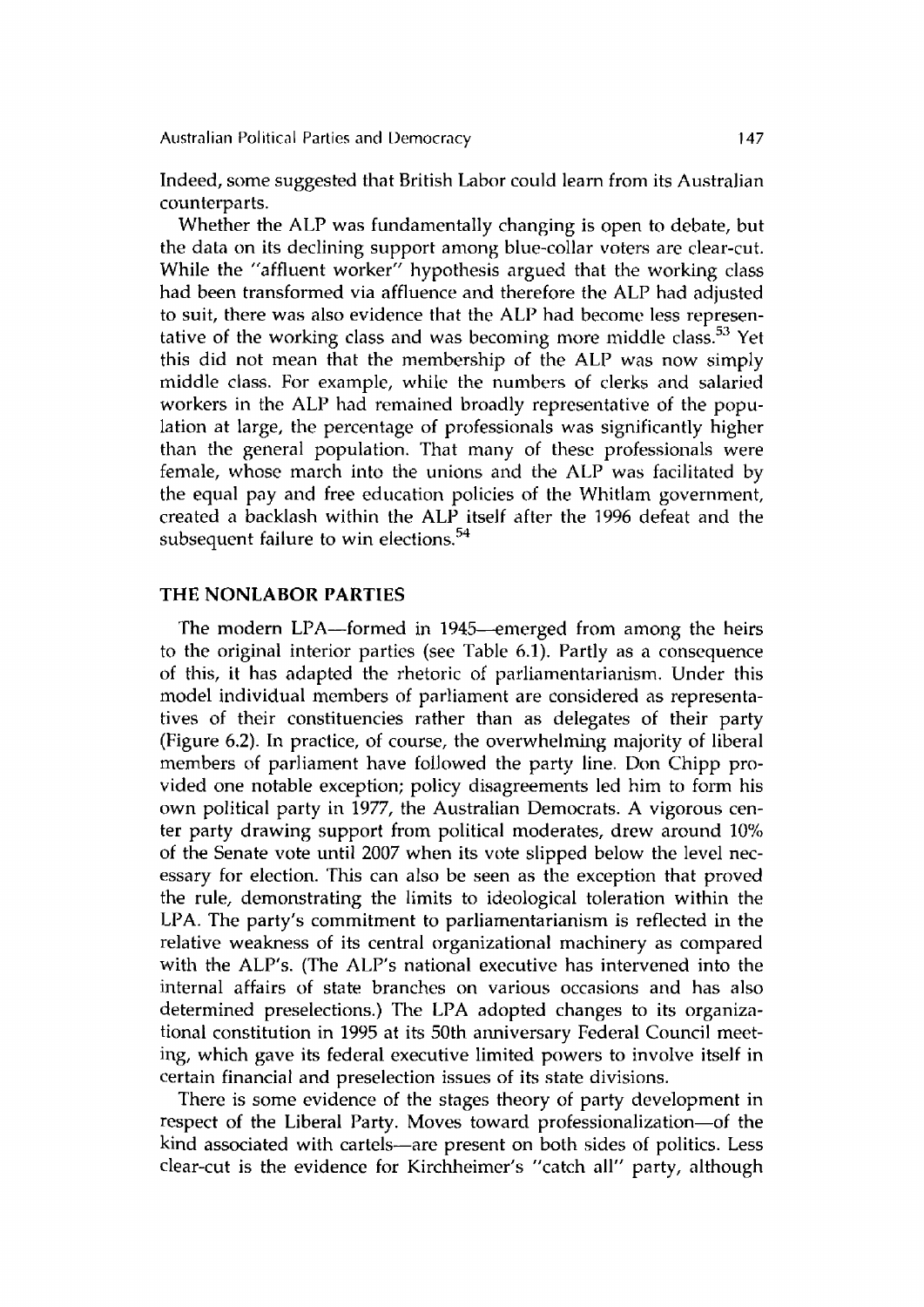Indeed, some suggested that British Labor could learn from its Australian counterparts.

Whether the ALP was fundamentally changing is open to debate, but the data on its declining support among blue-collar voters are clear-cut. While the "affluent worker" hypothesis argued that the working class had been transformed via affluence and therefore the ALP had adjusted to suit, there was also evidence that the ALP had become less representative of the working class and was becoming more middle class.<sup>53</sup> Yet this did not mean that the membership of the ALP was now simply middle class. For example, while the numbers of clerks and salaried workers in the ALP had remained broadly representative of the population at large, the percentage of professionals was significantly higher than the general population. That many of these professionals were female, whose march into the unions and the ALP was facilitated by the equal pay and free education policies of the Whitlam government, created a backlash within the ALP itself after the 1996 defeat and the subsequent failure to win elections.<sup>54</sup>

#### **THE NONLABOR PARTIES**

The modern LPA-formed in 1945-emerged from among the heirs to the original interior parties (see Table 6.1). Partly as a consequence of this, it has adapted the rhetoric of parliamentarianism. Under this model individual members of parliament are considered as representatives of their constituencies rather than as delegates of their party (Figure 6.2). In practice, of course, the overwhelming majority of liberal members of parliament have followed the party line. Don Chipp provided one notable exception; policy disagreements led him to form his own political party in 1977, the Australian Democrats. A vigorous center party drawing support from political moderates, drew around 10% of the Senate vote until 2007 when its vote slipped below the level necessary for election. This can also be seen as the exception that proved the rule, demonstrating the limits to ideological toleration within the LPA. The party's commitment to parliamentarianism is reflected in the relative weakness of its central organizational machinery as compared with the ALP's. (The ALP's national executive has intervened into the internal affairs of state branches on various occasions and has also determined preselections.) The LPA adopted changes to its organizational constitution in 1995 at its 50th anniversary Federal Council meeting, which gave its federal executive limited powers to involve itself in certain financial and preselection issues of its state divisions.

There is some evidence of the stages theory of party development in respect of the Liberal Party. Moves toward professionalization-of the kind associated with cartels-are present on both sides of politics. Less clear-cut is the evidence for Kirchheimer's "catch all" party, although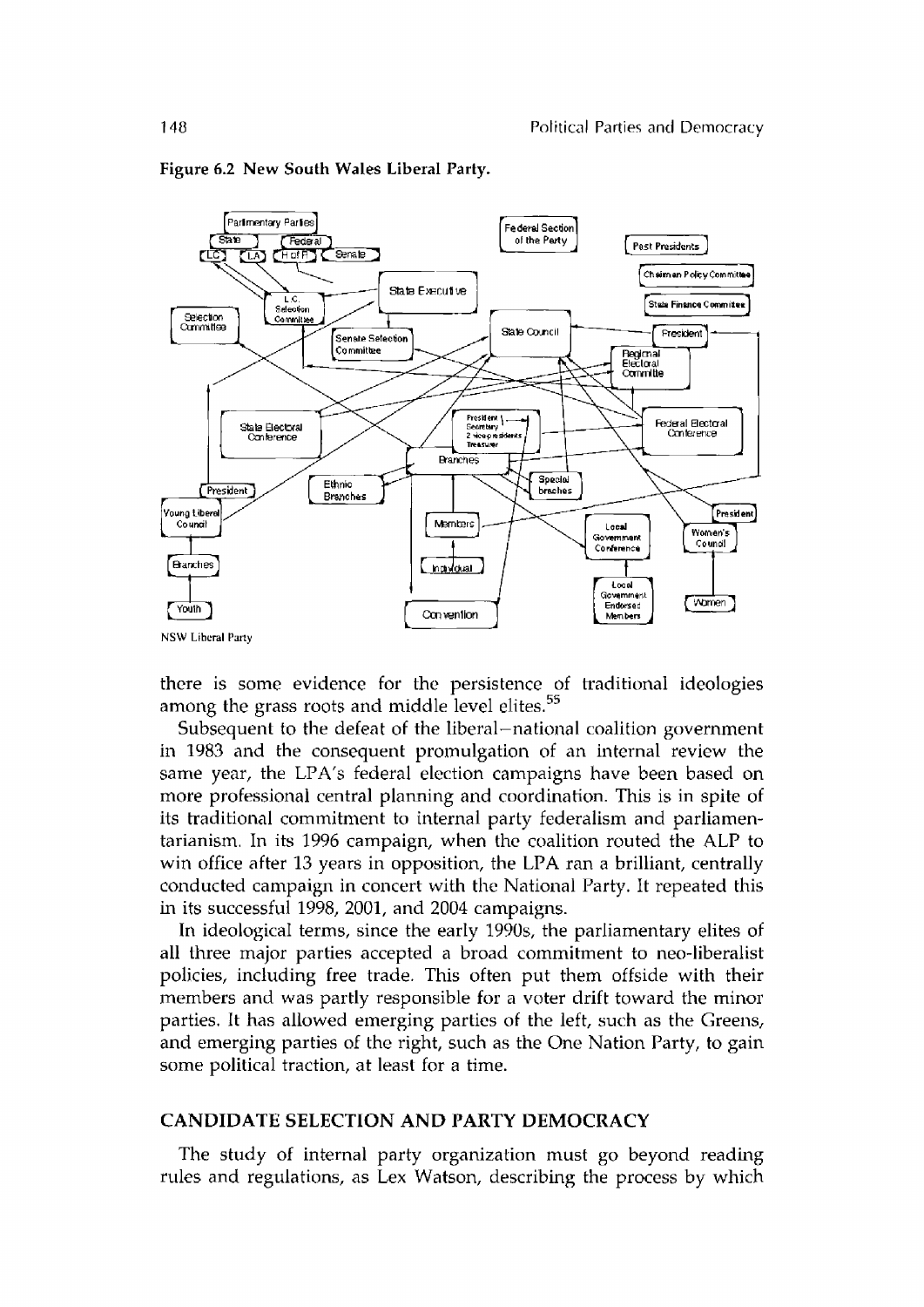

#### Figure 6.2 New South Wales Liberal Party.

there is some evidence for the persistence of traditional ideologies among the grass roots and middle level elites.<sup>55</sup>

Subsequent to the defeat of the liberal-national coalition government in 1983 and the consequent promulgation of an internal review the same year, the LPA's federal election campaigns have been based on more professional central planning and coordination. This is in spite of its traditional commitment to internal party federalism and parliamentarianism. In its 1996 campaign, when the coalition routed the ALP to win office after 13 years in opposition, the LPA ran a brilliant, centrally conducted campaign in concert with the National Party. It repeated this in its successful 1998, 2001, and 2004 campaigns.

In ideological terms, since the early 19905, the parliamentary elites of all three major parties accepted a broad commitment to neo-liberalist policies, including free trade. This often put them offside with their members and was partly responsible for a voter drift toward the minor parties. It has allowed emerging parties of the left, such as the Greens, and emerging parties of the right, such as the One Nation Party, to gain some political traction, at least for a time.

#### CANDIDATE SELECTION AND PARTY DEMOCRACY

The study of internal party organization must go beyond reading rules and regulations, as Lex Watson, describing the process by which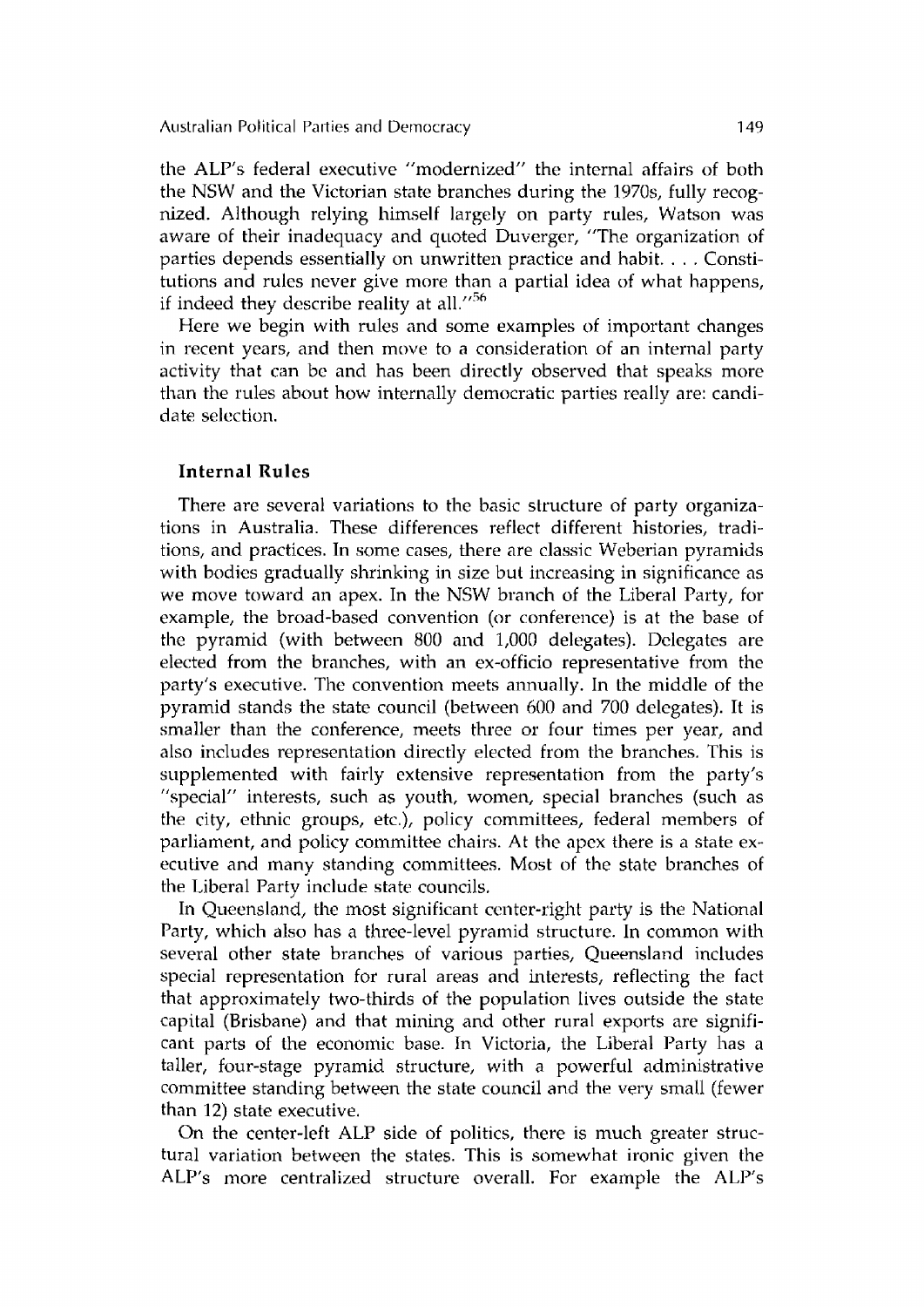Australian Political Parties and Democracy 149

the ALP's federal executive "modernized" the internal affairs of both the NSW and the Victorian state branches during the 1970s, fully recognized. Although relying himself largely on party rules, Watson was aware of their inadequacy and quoted Duverger, "The organization of parties depends essentially on unwritten practice and habit. ... Constitutions and rules never give more than a partial idea of what happens, if indeed they describe reality at all. $1.756$ 

Here we begin with rules and some examples of important changes in recent years, and then move to a consideration of an internal party activity that can be and has been directly observed that speaks more than the rules about how internally democratic parties really are: candidate selection.

#### Internal Rules

There are several variations to the basic structure of party organizations in Australia. These differences reflect different histories, traditions, and practices. In some cases, there are classic Weberian pyramids with bodies gradually shrinking in size but increasing in significance as we move toward an apex. In the NSW branch of the Liberal Party, for example, the broad-based convention (or conference) is at the base of the pyramid (with between 800 and 1,000 delegates). Delegates are elected from the branches, with an ex-officio representative from the party's executive. The convention meets annually. In the middle of the pyramid stands the state council (between 600 and 700 delegates). It is smaller than the conference, meets three or four times per year, and also includes representation directly elected from the branches. This is supplemented with fairly extensive representation from the party's "special" interests, such as youth, women, special branches (such as the city, ethnic groups, etc.), policy committees, federal members of parliament, and policy committee chairs. At the apex there is a state executive and many standing committees. Most of the state branches of the Liberal Party include state councils.

In Queensland, the most significant center-right party is the National Party, which also has a three-level pyramid structure. In common with several other state branches of various parties, Queensland includes special representation for rural areas and interests, reflecting the fact that approximately two-thirds of the population lives outside the state capital (Brisbane) and that mining and other rural exports are significant parts of the economic base. In Victoria, the Liberal Party has a taller, four-stage pyramid structure, with a powerful administrative committee standing between the state council and the very small (fewer than 12) state executive.

On the center-left ALP side of politics, there is much greater structural variation between the states. This is somewhat ironic given the ALP's more centralized structure overall. For example the ALP's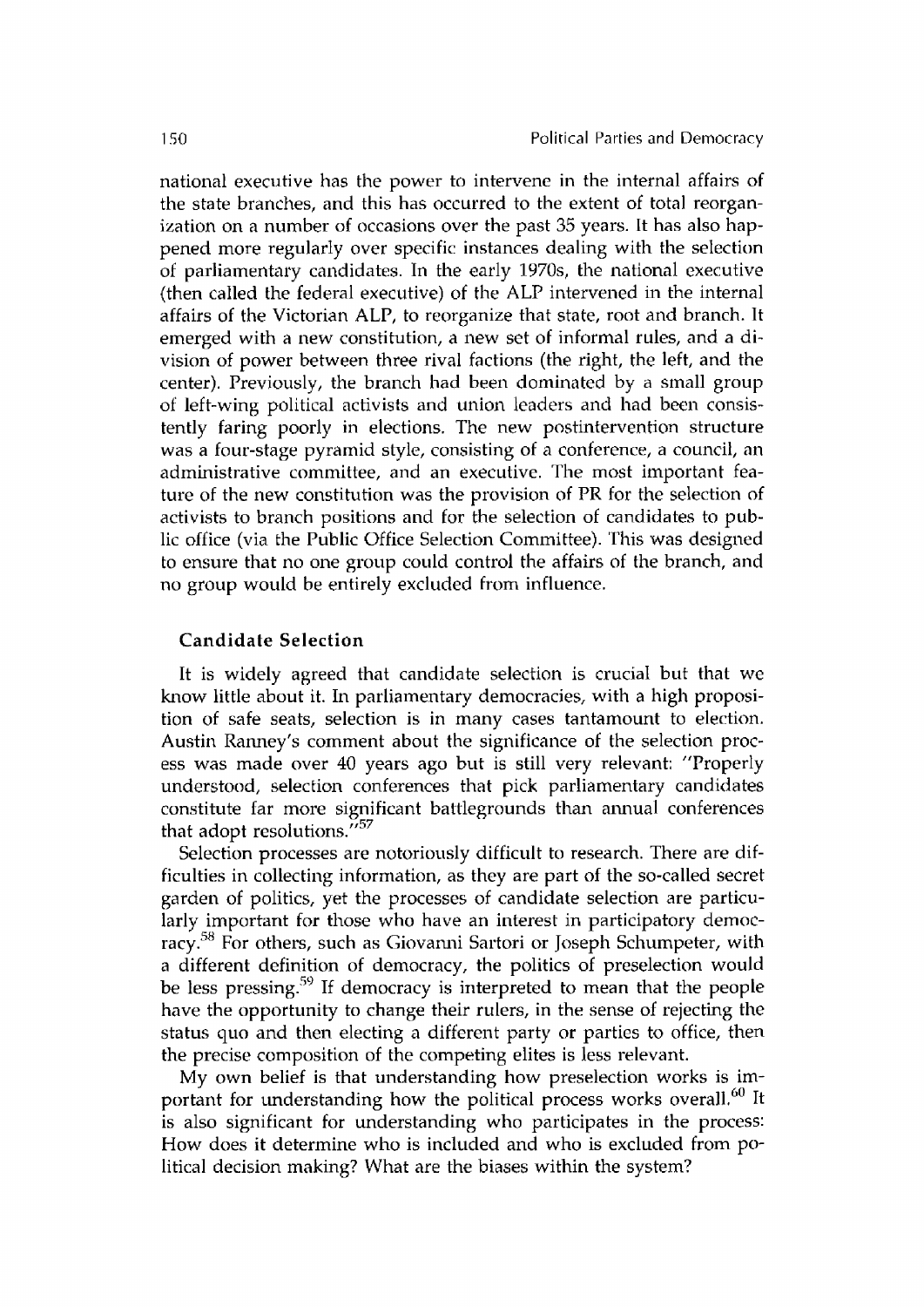national executive has the power to intervene in the internal affairs of the state branches, and this has occurred to the extent of total reorganization on a number of occasions over the past 35 years. It has also happened more regularly over specific instances dealing with the selection of parliamentary candidates. In the early 1970s, the national executive (then called the federal executive) of the ALP intervened in the internal affairs of the Victorian ALP, to reorganize that state, root and branch. It emerged with a new constitution, a new set of informal rules, and a division of power between three rival factions (the right, the left, and the center). Previously, the branch had been dominated by a small group of left-wing political activists and union leaders and had been consistently faring poorly in elections. The new postintervention structure was a four-stage pyramid style, consisting of a conference, a council, an administrative committee, and an executive. The most important feature of the new constitution was the provision of PR for the selection of activists to branch positions and for the selection of candidates to public office (via the Public Office Selection Committee). This was designed to ensure that no one group could control the affairs of the branch, and no group would be entirely excluded from influence.

#### **Candidate Selection**

It is widely agreed that candidate selection is crucial but that we know little about it. In parliamentary democracies, with a high proposition of safe seats, selection is in many cases tantamount to election. Austin Ranney's comment about the significance of the selection process was made over 40 years ago but is still very relevant: "Properly understood, selection conferences that pick parliamentary candidates constitute far more significant battlegrounds than annual conferences that adopt resolutions. $\frac{757}{757}$ 

Selection processes are notoriously difficult to research. There are difficulties in collecting information, as *they* are part of the so-called secret garden of politics, yet the processes of candidate selection are particularly important for those who have an interest in participatory *democ*racy.<sup>58</sup> For others, such as Giovanni Sartori or Joseph Schumpeter, with a different definition of democracy, the politics of preselection would be less pressing.<sup>59</sup> If democracy is interpreted to mean that the people have the opportunity to change their rulers, in the sense of rejecting the status quo and then electing a different party or parties to office, then the precise composition of the competing elites is less relevant.

My own belief is that understanding how preselection works is important for understanding how the political process works overall.<sup>60</sup> It is also significant for understanding who participates in the process: How does it determine who is included and who is excluded from political decision making? What are the biases within the system?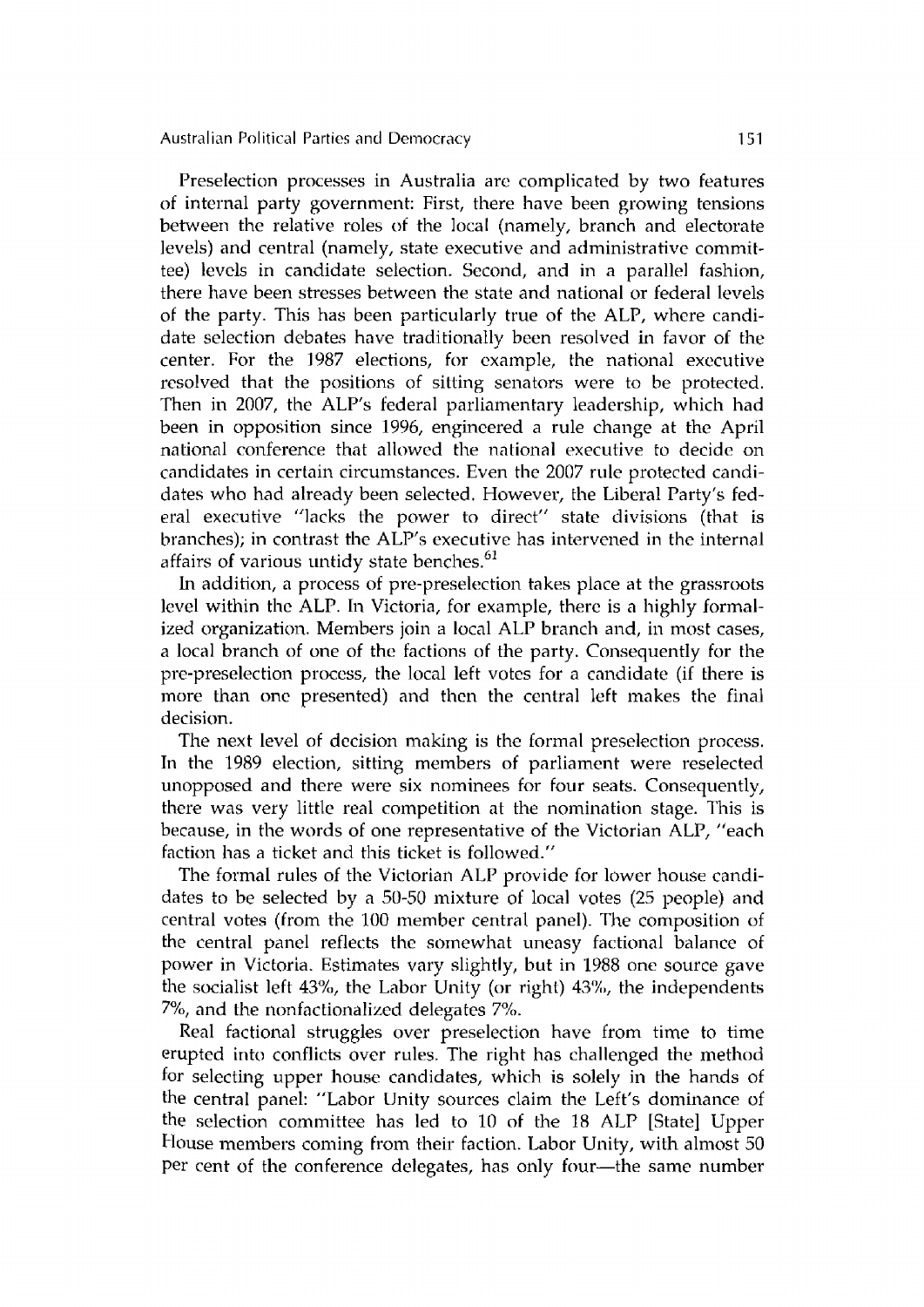Australian Political Parties and Democracy 151

Preselection processes in Australia are complicated by two features of internal party government: First, there have been growing tensions between the relative roles of the local (namely, branch and electorate levels) and central (namely, state executive and administrative committee) levels in candidate selection. Second, and in a parallel fashion, there have been stresses between the state and national or federal levels of the party. This has been particularly true of the ALP, where candidate selection debates have traditionally been resolved in favor of the center. For the 1987 elections, for example, the national executive resolved that the positions of sitting senators were to be protected. Then in 2007, the ALP's federal parliamentary leadership, which had been in opposition since 1996, engineered a rule change at the April national conference that allowed the national executive to decide on candidates in certain circumstances. Even the 2007 rule protected candidates who had already been selected. However, the Liberal Party's federal executive "lacks the power to direct" state divisions (that is branches); in contrast the ALP's executive has intervened in the internal affairs of various untidy state benches. $61$ 

In addition, a process of pre-preselection takes place at the grassroots level within the ALP. In Victoria, for example, there is a highly formalized organization. Members join a local ALP branch and, in most cases, a local branch of one of the factions of the party. Consequently for the pre-preselection process, the local left votes for a candidate (if there is more than one presented) and then the central left makes the final decision.

The next level of decision making is the formal preselection process. In the 1989 election, sitting members of parliament were reselected unopposed and there were six nominees for four seats. Consequently, there was very little real competition at the nomination stage. This is because, in the words of one representative of the Victorian ALP, "each faction has a ticket and this ticket is followed."

The formal rules of the Victorian ALP provide for lower house candidates to be selected by a 50-50 mixture of local votes (25 people) and central votes (from the 100 member central panel). The composition of the central panel reflects the somewhat uneasy factional balance of power in Victoria. Estimates vary slightly, but in 1988 one source gave the socialist left 43%, the Labor Unity (or right) 43%, the independents 7%, and the nonfactionalized delegates 7%.

Real factional struggles over preselection have from time to time erupted into conflicts over rules. The right has challenged the method for selecting upper house candidates, which is solely in the hands of the central panel: "Labor Unity sources claim the Left's dominance of the selection committee has led to 10 of the 18 ALP [State] Upper House members coming from their faction. Labor Unity, with almost 50 per cent of the conference delegates, has only four-the same number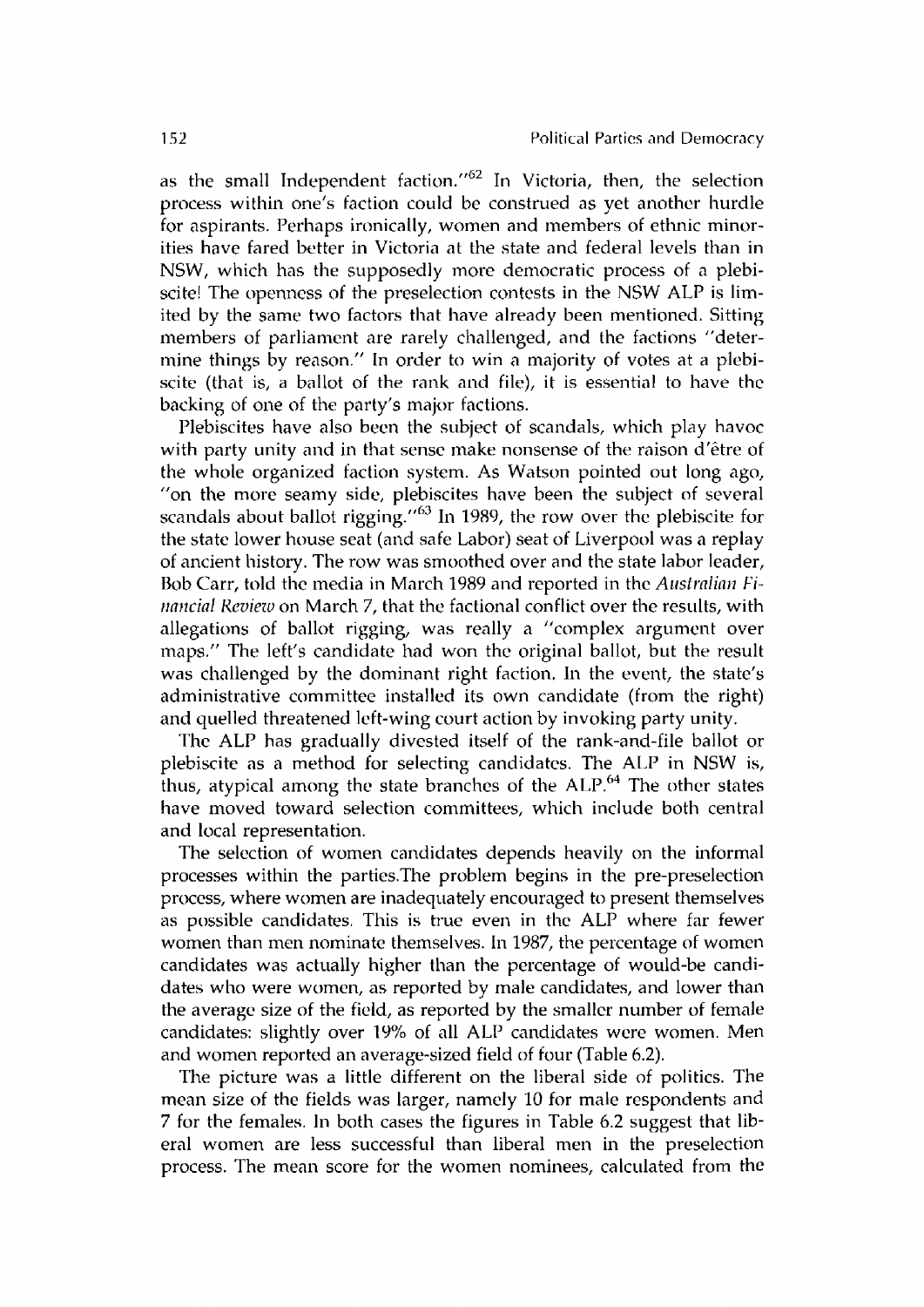as the small Independent faction." $62$  In Victoria, then, the selection process within one's faction could be construed as yet another hurdle for aspirants. Perhaps ironically, women and members of ethnic minorities have fared better in Victoria at the state and federal levels than in NSW, which has the supposedly more democratic process of a plebiscite! The openness of the preselection contests in the NSW ALP is limited by the same two factors that have already been mentioned. Sitting members of parliament are rarely challenged, and the factions "determine things by reason." In order to win a majority of votes at a plebiscite (that is, a ballot of the rank and file), it is essential to have the backing of one of the party's major factions.

Plebiscites have also been the subject of scandals, which play havoc with party unity and in that sense make nonsense of the raison d'être of the whole organized faction system. As Watson pointed out long ago, "on the more seamy side, plebiscites have been the subject of several scandals about ballot rigging."<sup>63</sup> In 1989, the row over the plebiscite for the state lower house seat (and safe Labor) seat of Liverpool was a replay of ancient history. The row was smoothed over and the state labor leader, Bob Carr, told the media in March 1989 and reported in the Australian Fi*nancial Review* on March 7, that the factional conflict over the results, with allegations of ballot rigging, was really a "complex argument over maps." The left's candidate had won the original ballot, but the result was challenged by the dominant right faction. In the event, the state's administrative committee installed its own candidate (from the right) and quelled threatened left-wing court action by invoking party unity.

The ALP has gradually divested itself of the rank-and-file ballot or plebiscite as a method for selecting candidates. The ALP in NSW is, thus, atypical among the state branches of the  $ALP<sup>64</sup>$ . The other states have moved toward selection committees, which include both central and local representation.

The selection of women candidates depends heavily on the informal processes within the parties.The problem begins in the pre-preselection process, where women are inadequately encouraged to present themselves as possible candidates. This is true even in the ALP where far fewer women than men nominate themselves. In 1987, the percentage of women candidates was actually higher than the percentage of would-be candidates who were women, as reported by male candidates, and lower than the average size of the field, as reported by the smaller number of female candidates: slightly over 19% of all ALP candidates were women. Men and women reported an average-sized field of four (Table 6.2).

The picture was a little different on the liberal side of politics. The mean size of the fields was larger, namely 10 for male respondents and 7 for the females. In both cases the figures in Table 6.2 suggest that liberal women are less successful than liberal men in the preselection process. The mean score for the women nominees, calculated from the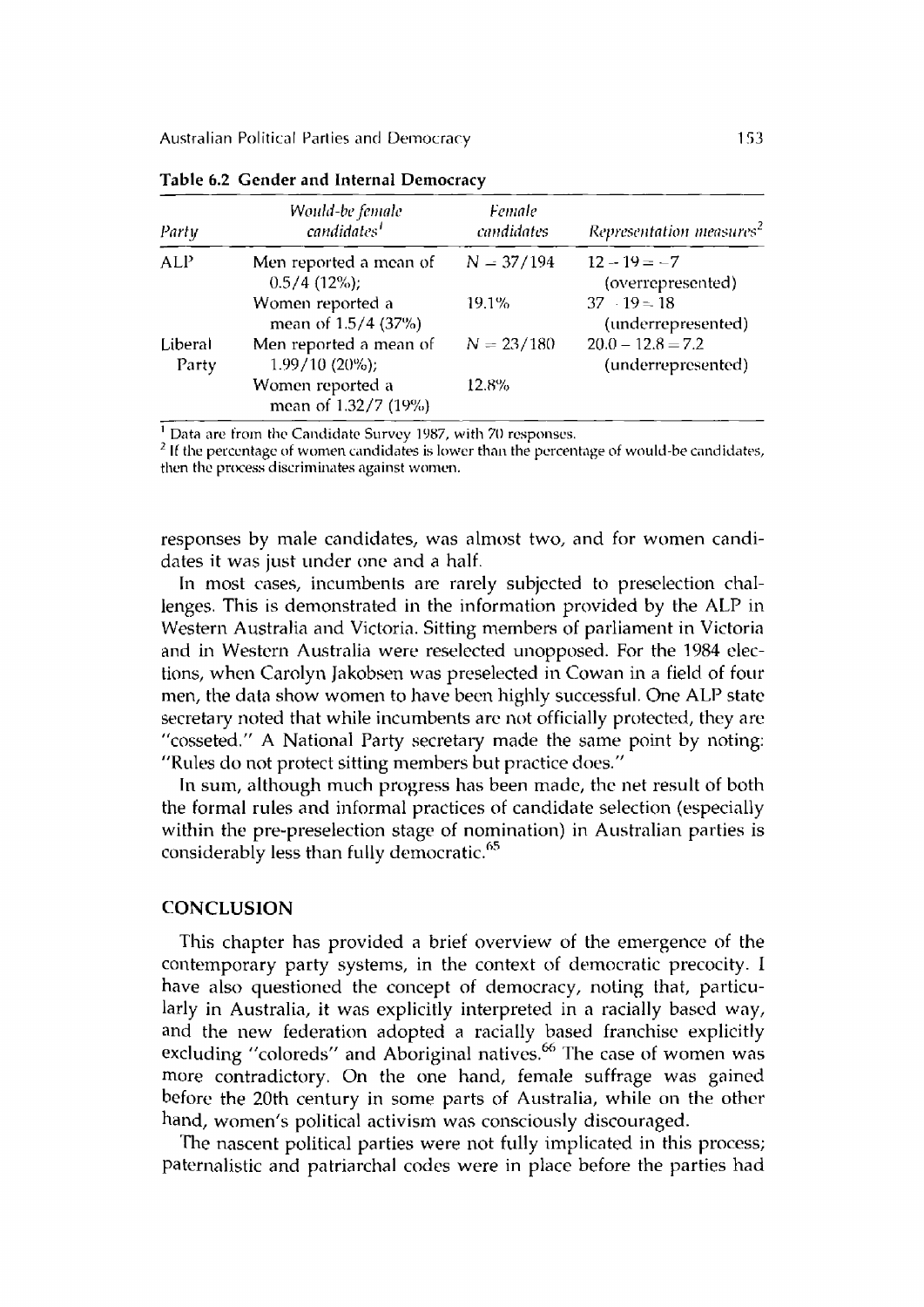| Party                                 | Would-be female<br>candidates <sup>1</sup> | Female<br>candidates | Representation measures <sup>2</sup>      |
|---------------------------------------|--------------------------------------------|----------------------|-------------------------------------------|
| ALP                                   | Men reported a mean of<br>$0.5/4$ (12%);   | $N = 37/194$         | $12 - 19 = -7$<br>(overrepresented)       |
|                                       | Women reported a<br>mean of 1.5/4 (37%)    | 19.1%                | $37 - 19 = 18$<br>(underrepresented)      |
| Liberal<br>$1.99/10(20\%)$ ;<br>Party | Men reported a mean of                     | $N = 23/180$         | $20.0 - 12.8 = 7.2$<br>(underrepresented) |
|                                       | Women reported a<br>mean of 1.32/7 (19%)   | 12.8%                |                                           |

Table 6.2 Gender and Internal Democracy

 $<sup>1</sup>$  Data are from the Candidate Survey 1987, with 70 responses.</sup>

 $2$  If the percentage of women candidates is lower than the percentage of would-be candidates, then the process discriminates against women.

responses by male candidates, was almost two, and for women candidates it was just under one and a half.

In most cases, incumbents are rarely subjccted to preselection challenges. This is demonstrated in the information provided by the ALP in Western Australia and Victoria. Sitting members of parliament in Victoria and in Western Australia were reselected unopposed. For the 1984 elections, when Carolyn Jakobsen was preselected in Cowan in a field of four men, the data show women to have been highly successful. One ALP statc secretary noted that while incumbents are not officially protected, they are "cosseted," A National Party secretary made the same point by noting: "Rules do not protect sitting members but practice does."

In sum, although much progress has been madc, the net result of both the formal rules and informal practices of candidate selection (especially within the pre-preselection stage of nomination) in Australian parties is considerably less than fully democratic.<sup>65</sup>

#### **CONCLUSION**

This chapter has provided a brief overview of the emergence of the contemporary party systems, in the context of democratic precocity. I have also questioned the concept of democracy, noting that, particularly in Australia, it was explicitly interpreted in a racially based way, and the new federation adopted a racially based franchise explicitly excluding "coloreds" and Aboriginal natives.<sup>66</sup> The case of women was more contradictory. On the one hand, female suffrage was gained before the 20th century in some parts of Australia, while on the other hand, women's political activism was consciously discouraged.

The nascent political parties were not fully implicated in this process; paternalistic and patriarchal codes were in place before the parties had